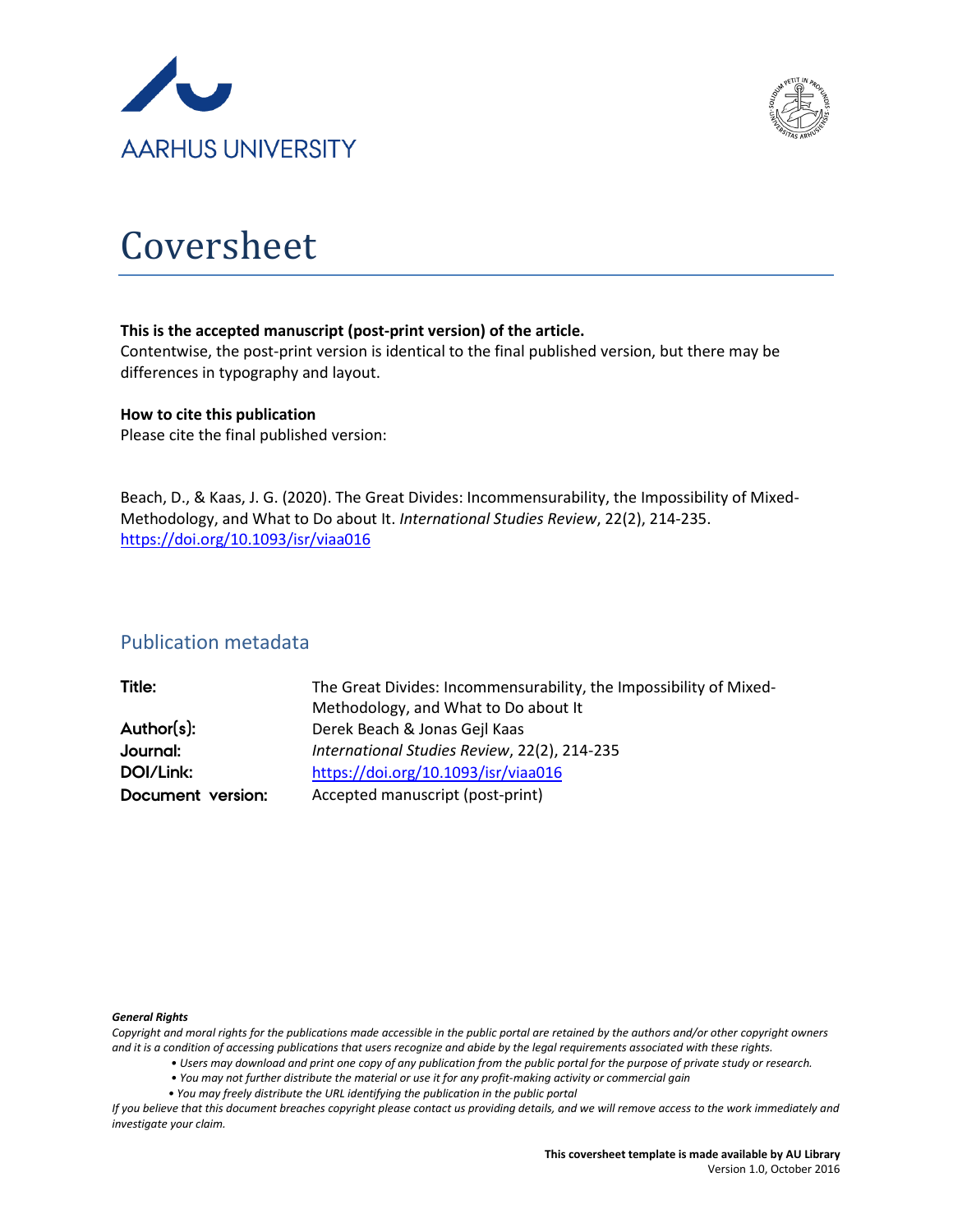## **The great divides: incommensurability, the impossibility of mixedmethodology, and what to do about it**

Derek Beach & Jonas Gejl Kaas Department of Political Science, Aarhus University

#### **Abstract**

There is still significant confusion about how multi-method research can be undertaken, and even if it is possible. The article makes the claims that much of the confusion is the result of a failure to distinguish between *multi-method* and *multimethodology* research. We argue that there at least three different methodological languages: variance-based, case-based and interpretivist. The article starts by discussing the ontological and epistemological foundations underlying the three different methodologies that result in them making very different types of claims evidenced with very different empirical material. Variance-based methodologies assesses mean causal effects across a set of cases, whereas case-based methodologies aim to learn how a causal process works within a case. Markedly different from the causally oriented variance- and case-bases approaches, interpretivist research ask questions about human meaning-making in specific contexts. While the claim of methodological incommensurability is not a new claim, the contribution we make in this article is to unpack more clearly the irreconcilable differences that exist across the three methodologies and how they play out in international relations scholarship, and to provide suggestions for what we can do about it.

#### **Keywords**:

Multi-method research, methodology, case-based, variance-based, causal mechanisms, counterfactuals, interpretivism, meaning-making

1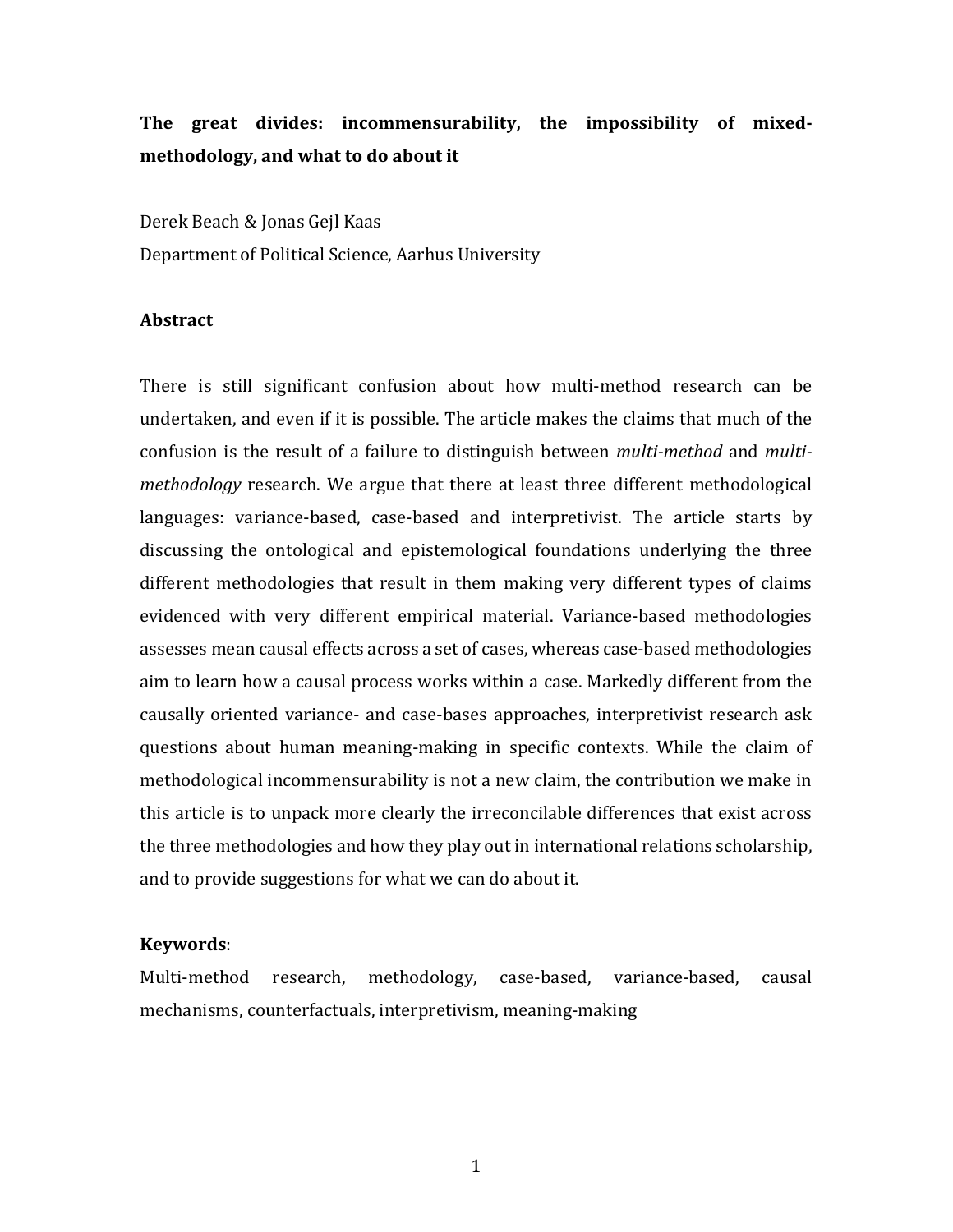Multi-method research has become increasingly popular in recent years in the study of international relations (IR) (Lieberman, 2005; Schneider and Rohlfing, 2013, 2016; Humphrey and Jacobs, 2015; Seawright, 2016; Goertz, 2017; Beach and Rohlfing, 2018). [1](#page-2-0) The most common combination involves some form of cross-case comparative analysis (e.g. statistically assessing mean causal effects of a large number of cases) and in-depth case analysis (e.g. using process-tracing case studies). The promise of multi-method research is that different methods can compensate for each other's relative weaknesses, enabling more robust inferences to be made. There is even a widespread perception amongst many scholars that high-quality book length work *has* to engage in multi-method research on a topic.

Yet there is still considerable confusion about how multi-method research can be undertaken, and even if it is possible. In this article, we contend that much of the confusion is the result of a failure to distinguish between *multi-method* and *multimethodology* research. Research methods are particular tools and techniques for analyzing the social world, whereas a research methodology defines a family of methods that share similar foundational ontological and epistemological assumptions.

Drawing on recent developments in the broader philosophy of science literature, and within social science methodology, we claim that there are three fundamentally different methodologies within the social sciences: 1) variance-based methodology, where counterfactual causal claims act as the shared ontological basis that are studied with cross-case evidence of difference-making; 2) case-based methodology, which focuses on causal mechanisms or processes as the fundamental ontological claim that are evidenced using observational traces (aka mechanistic evidence), often supplemented with bounded comparisons; and 3) interpretivist methodology, which is focused on meaning-making within particular social contexts. Case-based and interpretivist methodologies are sometimes termed 'qualitative', but this is an

<span id="page-2-0"></span> $<sup>1</sup>$  - The term mixed-method is also frequently used to refer to essentially the same thing.</sup>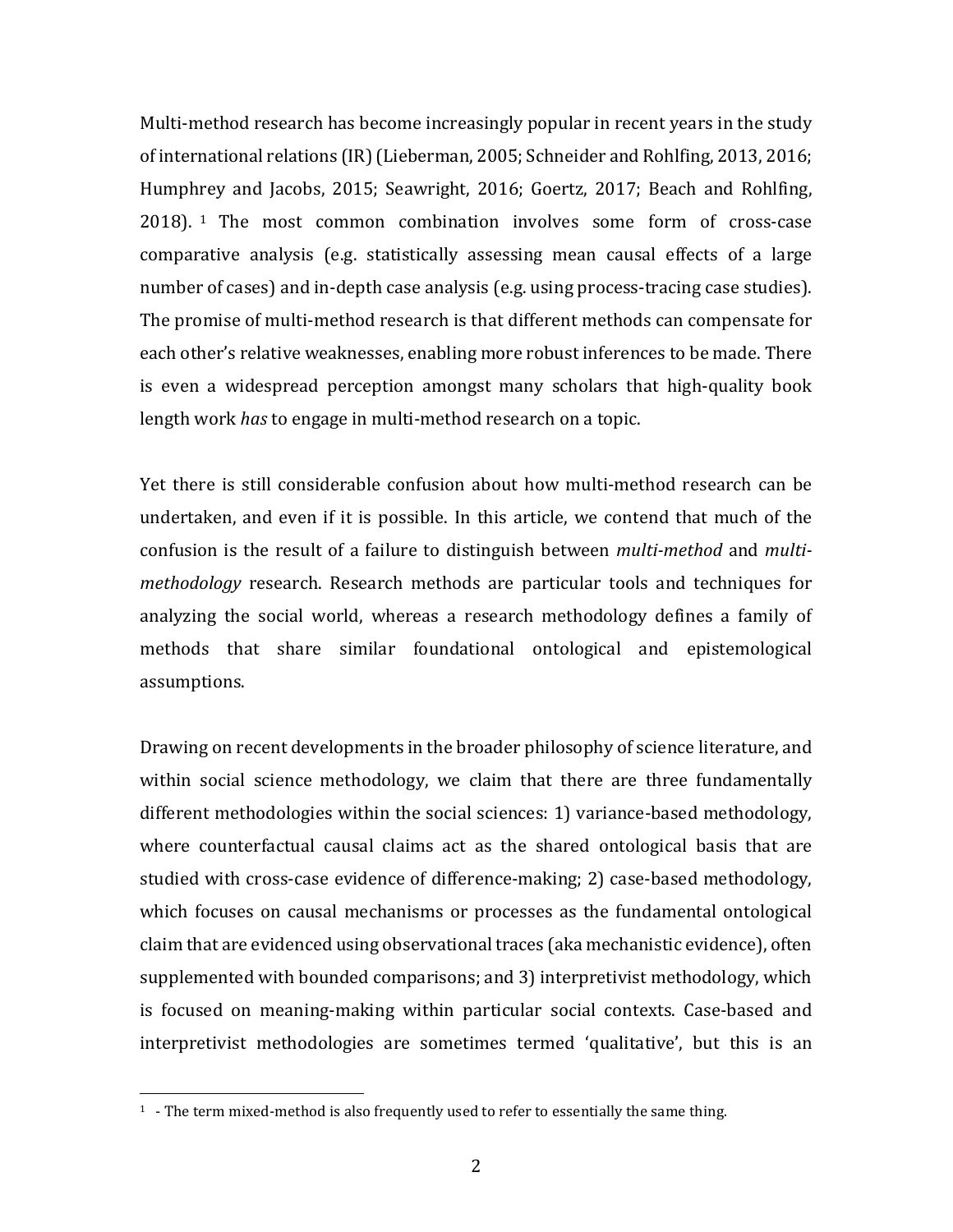unhelpful term that tends to conflates two approaches with fundamentally different ontological and epistemological foundations (Yanow and Schwartz-Shea, 2012, 2014).

Multi-method research involves combining two or more methods from *within* a single methodological family, for example by coupling an experiment that assesses the causal effect of X on Y within a controlled setting together with a statistical analysis of correlations of X and Y from surveys of a larger sample of the population. In contrast, multi-methodological research would involve combining methods from *different* methodologies, for example by combining a variance-based method like a controlled experiment with an interpretive analysis of how individuals in a particular context make sense of a given phenomenon.

In this article, we put forward the claim that while multi-method research is possible, multi-methodology research is a fata morgana because the different methodologies ask fundamentally different questions that are evidenced using very different types of empirical material. For example, if we are studying the phenomenon of civil war, a variance-based method would be to investigate the co-variation of potential causes like economic inequalities between ethnic groups with the outbreak of intrastate war across a large number of countries for individual years. A case-based method like process-tracing would select a particular case of an outbreak of intrastate war and for instance investigate the mobilization process of an ethnic group in the conflict, whereas an interpretivist ethnographic study might inquire how villagers who had lived their whole life together with neighbors of a different ethnic group made sense of the use of violence against them. As can be seen from this example, we would be asking fundamentally different questions - average co-variational effects across many cases, mobilization processes within a single case, meaning-making in a particular social context - that are evidenced using very different empirical methods.

The only way that multi-methodology research is possible is if a method from one of the methodologies is transformed into a pale shadow of itself by taking less seriously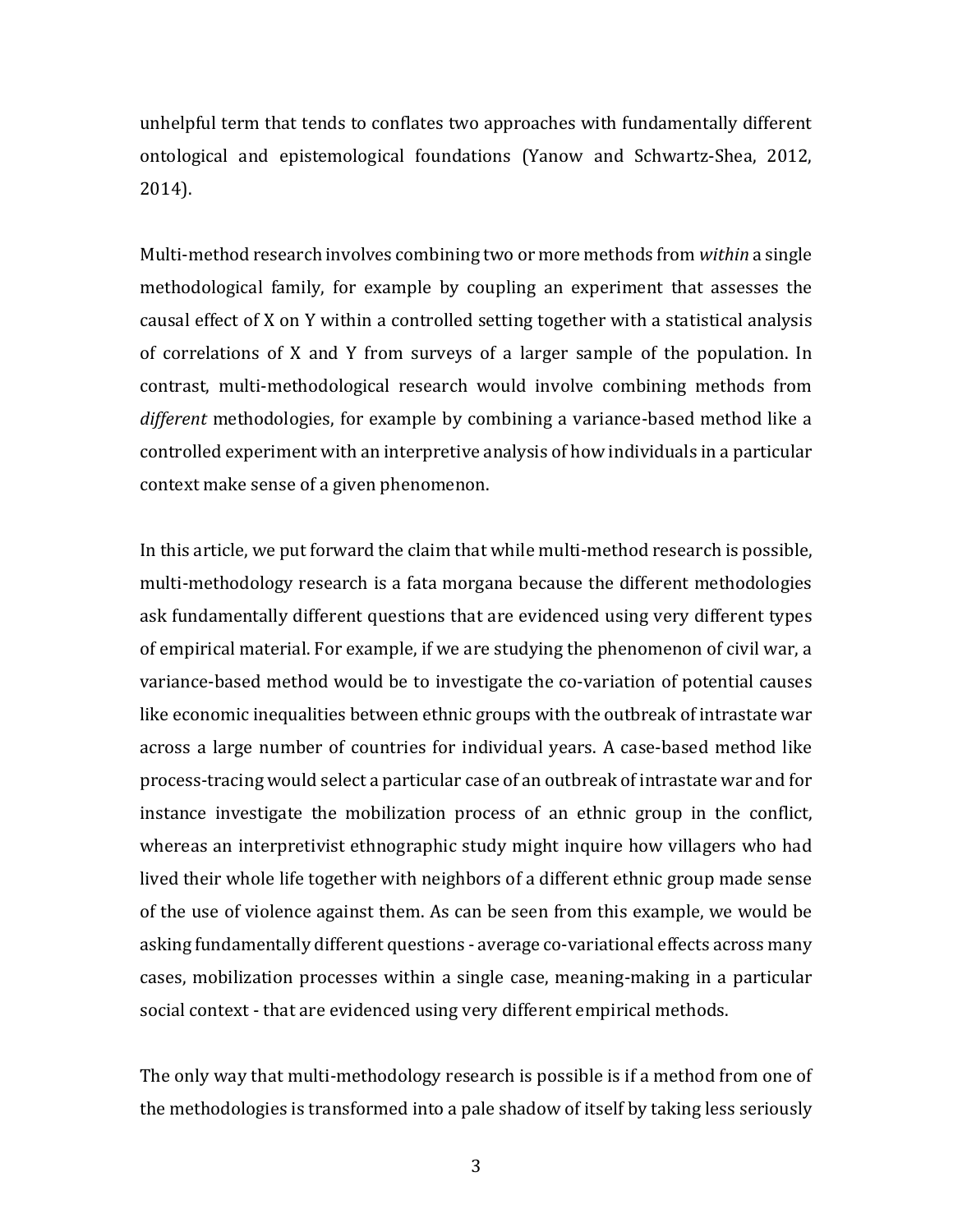their fundamental ontological assumptions and the epistemological implications of these assumptions, resulting in a form of *methodological monism* in which methods from other methodologies are shoehorned to fit within one chosen methodology. This type of methodological monism is most (in)famously seen in King, Keohane and Verba's *Designing Social Inquiry,* in which they claim there is only one logic of social inquiry. They then contend that an interpretation of the ontological foundations of variance-based research of regularity and counterfactuals should be imposed on case study methods by transforming them into quasi-experimental assessments of difference-making across cases.[2](#page-4-0) Monism is also found amongst proponents of other methodologies, for example witnessed in Bevir and Blakely's claim in *Interpretive Social Science* that, 'anyone who really desires to understand and explain human agency must adopt a 'hermeneutic' or interpretive philosophical perspective.' (2018: 1), in effect arguing for shoehorning methods from other methodologies into an interpretive world.

In monist multi-method research, methods from other methodologies therefore become adjunct tools used to merely illustrate claims that are more strongly evidenced using methods from the methodological mothership. The most common form of this in practice is when a variance-based regression analysis of observational, large-n cross-case data is followed by a handful of studies of particular cases that are merely *descriptive* exemplars of the cross-case trend.

In this article, we suggest that IR scholars should stop trying to engage in mission impossible, but instead learn to take fundamental ontological and epistemological differences more seriously across different methodologies. The three methodological approaches diverge on a set of fundamental assumptions that make it difficult for them to communicate with each other, and that make it impossible to claim that they

<span id="page-4-0"></span> $2$  - For similar arguments, see Gerring, 2011. For critical discussions from a case-based side, see Ragin, 2000; Brady and Collier, 2010; Goertz and Mahoney, 2012; Beach and Pedersen, 2016.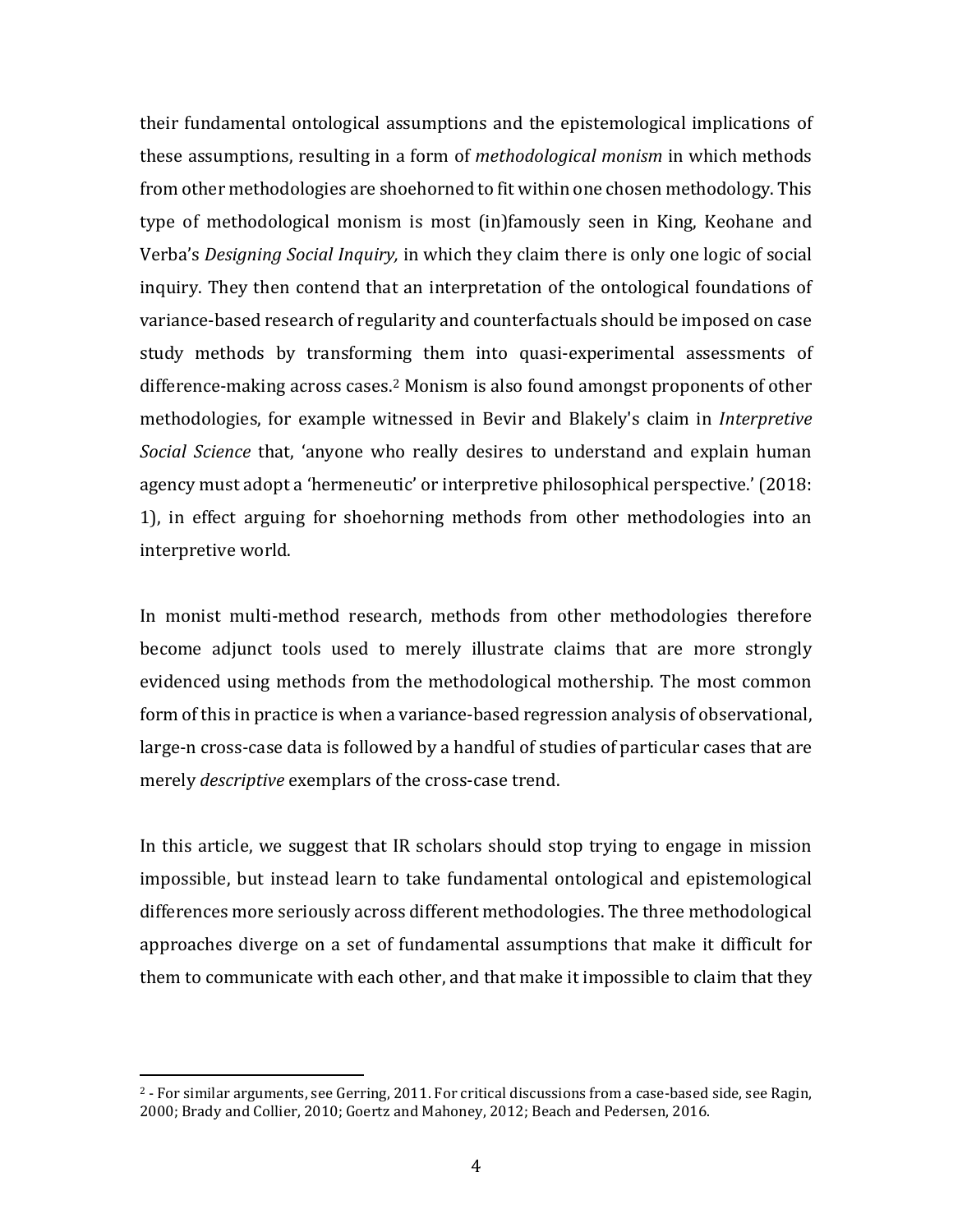can be combined in a form of methodological triangulation to compensate seamlessly for each other's relative weaknesses.

The claim of methodological incommensurability is not a new claim (e.g. Ahmed and Sil, 2009; Chatterjee, 2011). However, the contribution we make in this article is to unpack more clearly the irreconcilable differences that exist across the three methodologies based on recent advances within the three approaches, and to provide suggestions for what we can do about it when studying IR.

This article starts by introducing the ontological and epistemological underpinnings of different methodologies by differentiating into a variance-based, case-based, and an interpretivist approach. For each, we evaluate the epistemological consequences that differing fundamental ontological assumptions have and provide examples of IR scholarship within the approach. This is followed by a section where we discuss why these differing foundations make the three approaches methodologically incommensurable. The article concludes with a discussion of the challenges that these differences create for social science research, arguing for an appreciation that there is not one 'gold standard' method, but instead that *each of the methodologies* has its *own parallel evidential hierarchy*. We conclude with the recommendation that all social science scholars should learn about the basic foundations of all three methodologies in order for them to have a minimum level of methodological fluency that would enable them to understand what findings mean across methodologies.

#### **2. Variance-based methodology - 'It works somewhere' claims**

Variance-based methodology is a 'top-down' form of research, in which the focus is on assessing mean causal effects across a set of cases. In variance-based approaches, the evidential gold standard is randomized controlled experiment, which if properly designed to ensure strong control for potential confounders, enables strong *causal* inferences about the mean causal effect of a given treatment variable *across* cases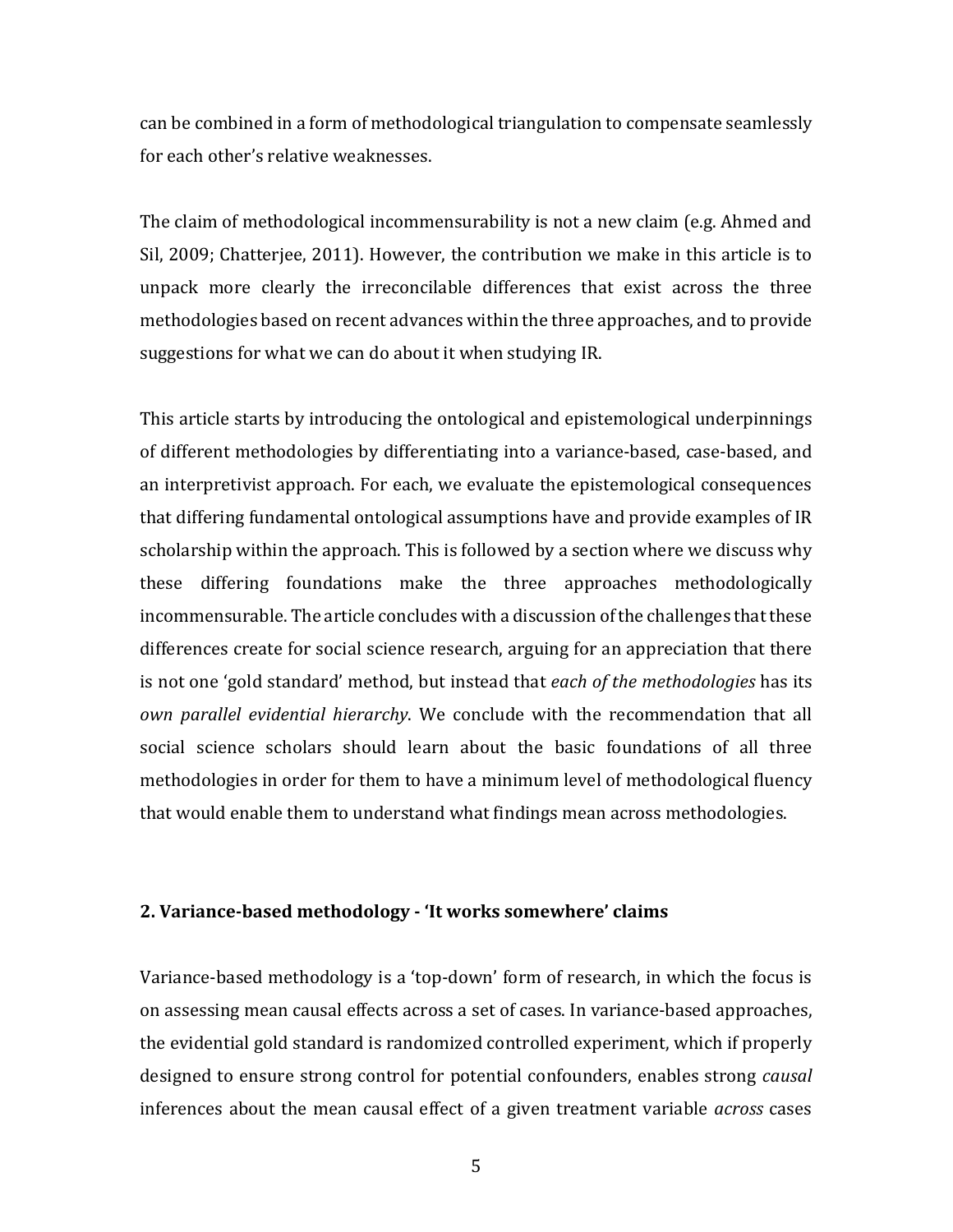within the studied sample because of the manipulation of the presence/absence of the cause and the absence of other potential causes (confounders) due to the controlled setting (Gerring, 2011; Clarke et al, 2014).[3](#page-6-0)

Strictly speaking, the level at which causes are operative is always *within* a single case. For example, a sharp decrease in the popularity of a particular US President can theoretically result in her choice to engage in a minor diversionary war in order to bolster support due to a potential 'rally round the flag' effect (e.g. Brulé, 2008). However, the decline in popularity of a given President will not impact war-making choices of other Presidents unless there are important learning effects in subsequent cases that link cases together over time. In other words, the cause (decline in public support) is potentially linked to the outcome (choice to engage in a diversionary war) *within* a given case; not *across* cases. Yet while causation *always* takes place *within* cases, in variance-based research we *learn* about causation by studying cross-case variation. For example, this could be done by assessing the effect on values of the outcome (aka dependent variable) of variation in the level of the cause (aka independent variable), controlling for other potential causes of variation across a number of cases.

Variance-based approaches build on the *counterfactual* understanding of causation – often developed as the potential outcomes framework - situated firmly within a neopositivist understanding of science (Woodward, 2003; Rubin, 2005; Angrist and Pischke, 2009; Jackson, 2016). Counterfactual causation is defined as the claim that a cause produced an outcome because its absence would result in the absence of the outcome, all other things being held equal (Lewis 1986: 160; Woodward 2003). Without evaluating the *difference* that a cause can make between the actual case and the counterfactual non-treated case in a controlled setting, no *causal* inferences are possible.

<span id="page-6-0"></span> $3$  - Within medicine, the top of the hierarchy is actually meta-studies that evaluate the findings of multiple RCTs on the same research question in different settings.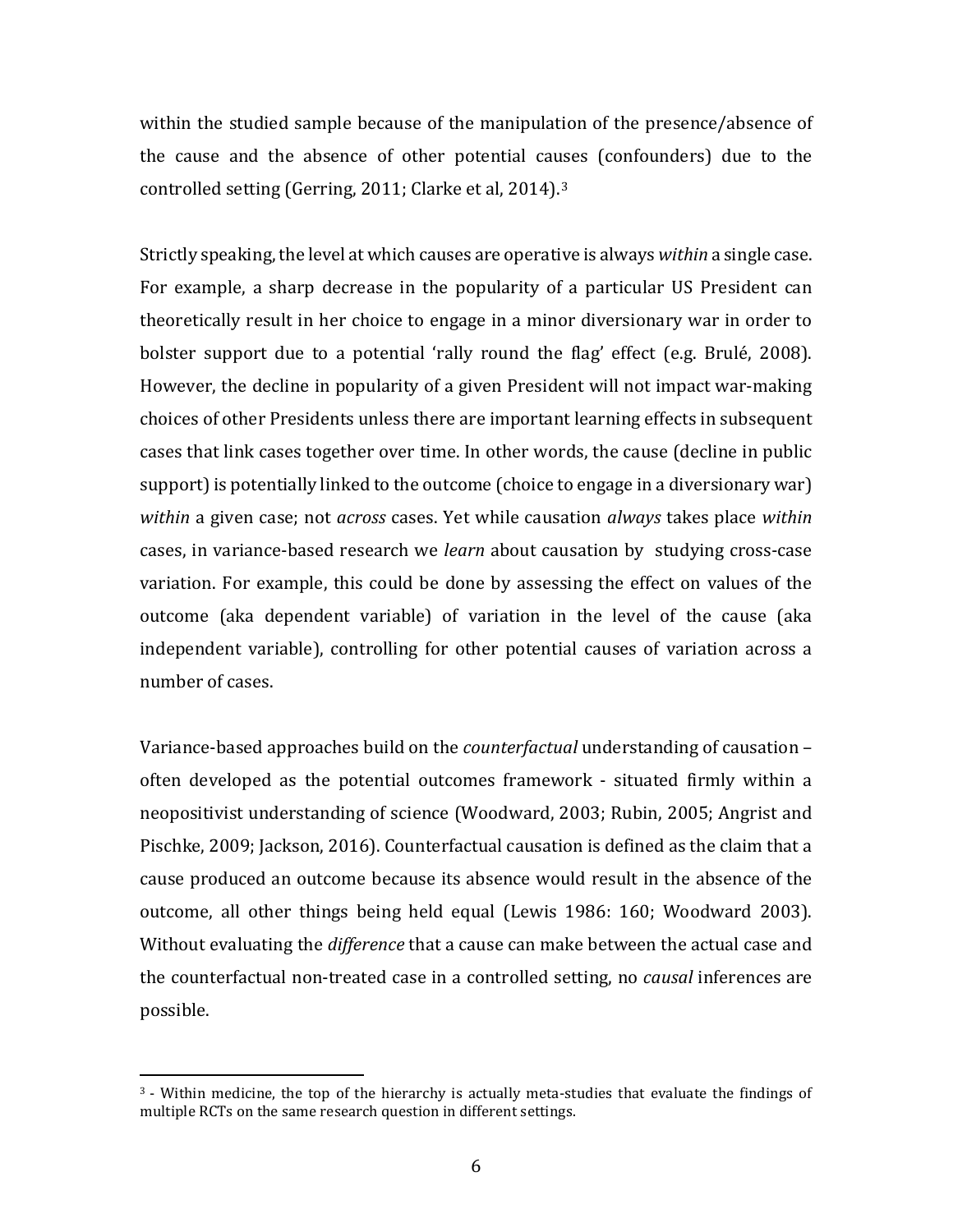The need for controlled comparison and the difficulties achieving it relate to what Holland termed the *fundamental problem of causal inference* (Holland, 1986), in which we ideally would assess the effect of the treatment and absence of it on the *same* case by rolling back time. For example, we would ideally compare a case in which an unpopular President engaged in a minor war with an alternative reality in which the only difference was that the President maintained her popularity to assess whether the President in the counterfactual case also engaged in the minor war. As this type of counterfactual comparison is impossible without gaining access to what quantum physics terms the multiverse of infinite potential parallel counterfactual worlds, we are forced to engage in a second-best assessment of the counterfactual causal claim by comparing the impact of the treatment and its absence *across a set of cases* (aka potential outcomes), holding the impact of all other potential causes of difference as constant as possible. This is best seen in a controlled experiment, where we compare values of the outcome in cases that receive the treatment with those in the experimental control group that do not (i.e. the counterfactual state), holding other factors constant. Here the lack of treatment in the control group acts as the counterfactual, enabling us to infer that if there is a significant and substantial difference in values of the outcome in the two groups, this difference is the mean causal effect of the treatment. Given the need to compare *across* cases, variance-based approaches can be termed a 'top-down' form of research (Illari and Williamson, 2011). Again, this is best seen in an experiment, where mean causal effects (the *average* 'difference' that the cause makes for the outcome across the treatment and control groups) are assessed within the population of cases in the study. The term top-down is therefore appropriate because causation is studied at the population level (or samples thereof) by assessing trends of differences *across* cases.

Key to our ability to make causal inferences are the assumptions of unit homogeneity and independence of units (Holland, 1986; King, Keohane and Verba, 1994: 91-97). *Unit homogeneity* means that the same cause will produce the same results in two or more cases. *Independence of units* means that the potential outcome in one case is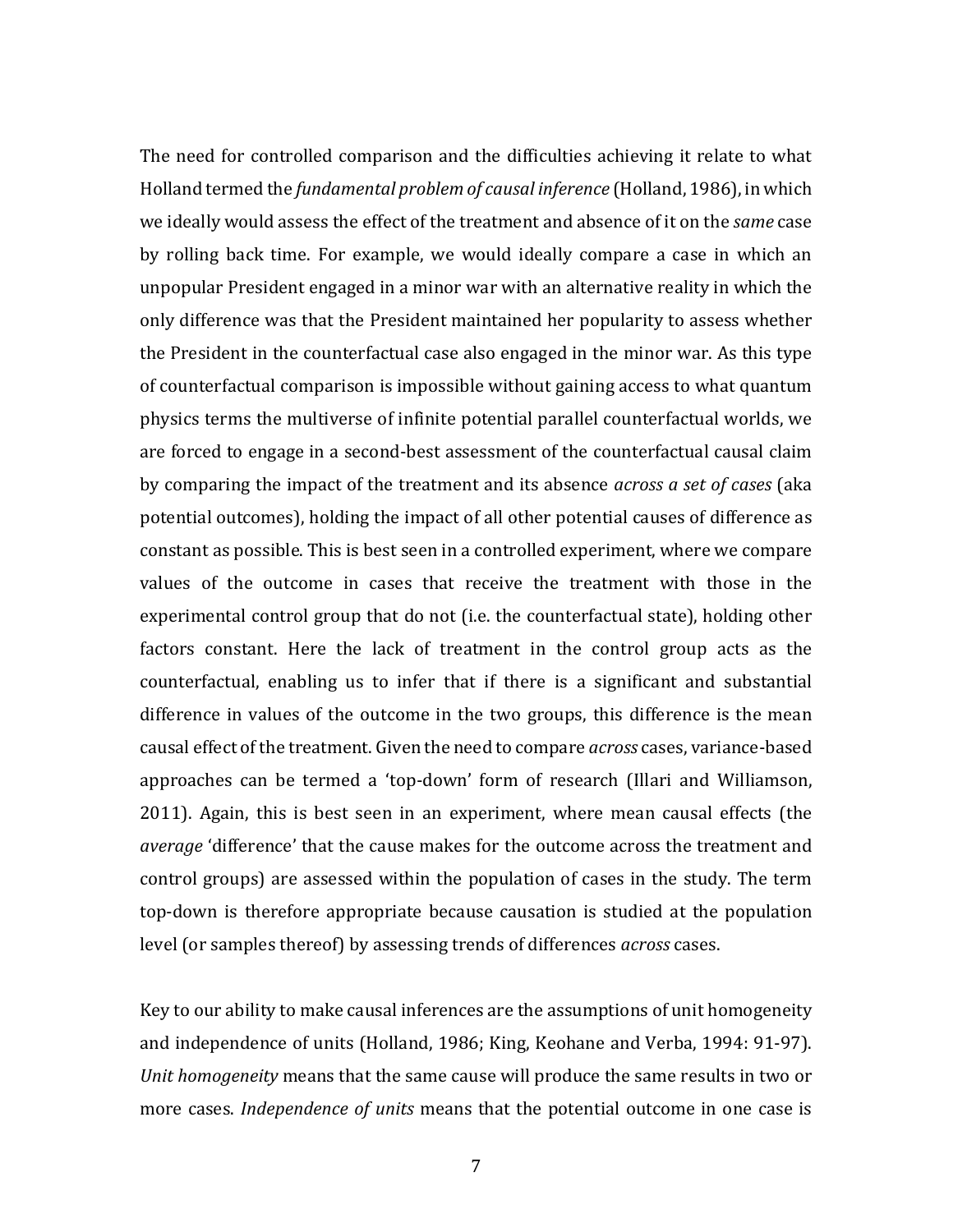unaffected by values of the cause in other cases. If these two assumptions do not hold, we will have biased estimates of the difference that variations in X have for values of Y. For instance, if the units are not homogenous, there might be important differences between cases that can act as *confounders* (aka alternative causes) whose presence prevents us from determining whether the cause or confounders produced differences in values of the outcome across cases.

In variance-based research, the degree to which these two assumptions in different designs results in a clear *evidential hierarchy* that relates to the strength of *causal* inferences that can be made within the given study (i.e. *internal validity*) (Gerring, 2011; Clarke et al, 2014). Controlled experimental designs in the form of lab, survey or field experiments are at the top of the hierarchy because the random assignment of a large number of cases into treatment and control groups ensures that the units are on average homogeneous, thereby ensuring that any differences between units wash out. Unit independence is also best ensured in a controlled experiment, where random selection ensures that the values of X are independent of values taken by Y. As an example, Tomz and Weeks (2013) undertook a survey experiment testing the democratic peace thesis using a public opinion poll deployed in the US and UK in which they asked a large number of respondents whether they would support a preemptive strike on a country that could develop nuclear weapons within six months. The experimental manipulation related to giving respondents different information about the country's political regime (democracy or autocracy), and controls such as military alliances and power. They found that – other things equal –respondents who were told that the target country was democratic were on average less likely to support military intervention. They conclude that '...our experimental approach allows us to conclude with confidence that the effect of democracy is genuinely causal' (Tomz and Weeks, 2013: 862).

When we move away from experimentally manipulated designs to purely observational data, we move down the evidential hierarchy relating to the internal validity of our causal claims. Many scholars claim that causal claims are still possible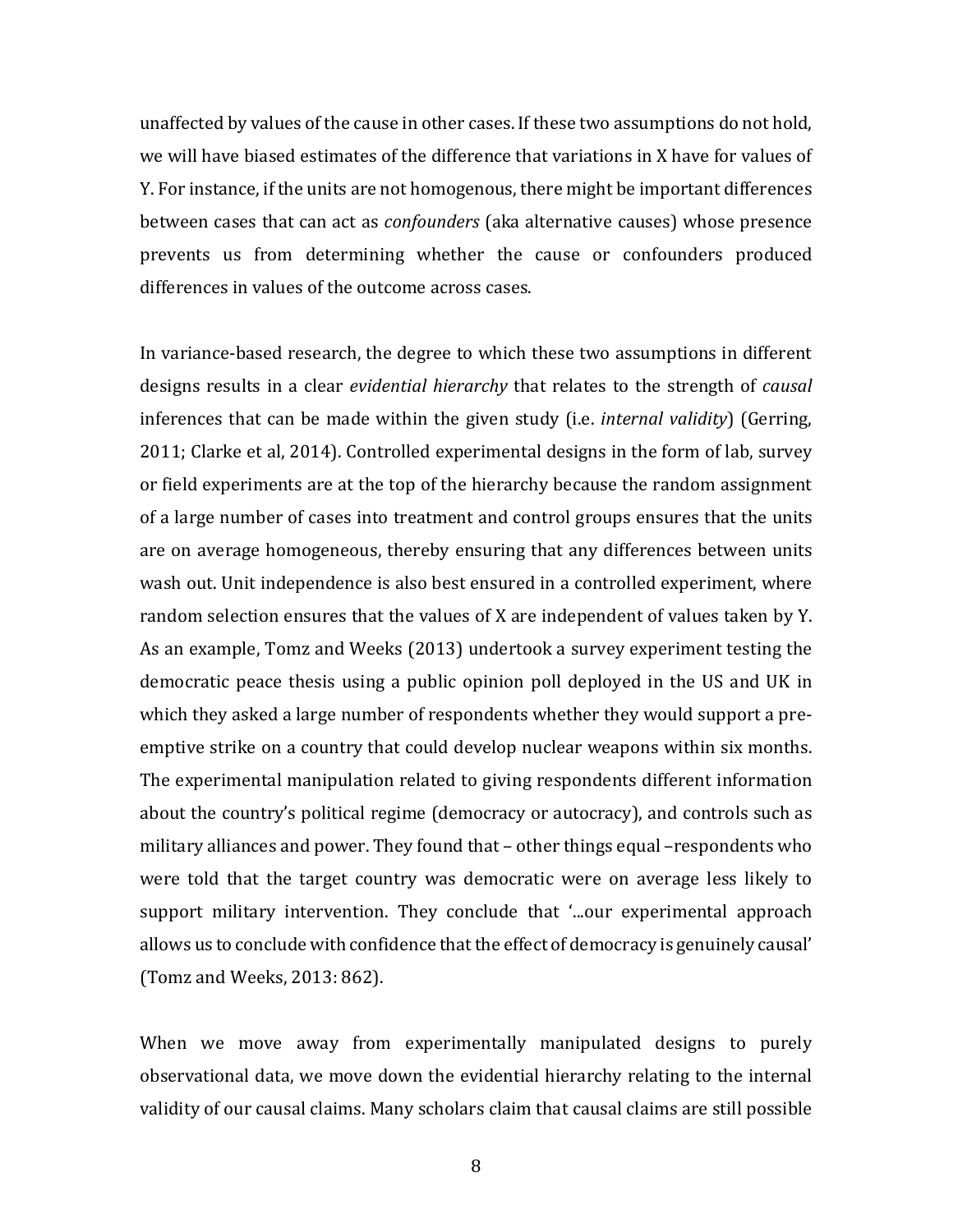when the observational data gained from a large number of cases has the character of a *natural experiment*, where we are able to substantiate that the population is split (either temporally or spatially) into a treatment and control group in which everything else is constant – meaning that we can assume that the cases were assigned into the treated and control groups randomly by nature (Angrist and Pischke, 2009; Gerring, 2011; Dunning, 2012).

When we move beyond natural experiments to other forms of large-n comparisons using observational data, it becomes increasingly difficult to make *causal* inferences because of the increased risk of confounders that cannot be controlled for. Some IR scholars suggest though that we can make cautious causal inferences on topics like the democratic peace with controlled comparisons using large-n data sets. In the words of Dafoe, Oneal and Russett, '...the study of international relations can rarely generate strong causal inferences about important questions...However, the analysis of cross-country data, done with care, can provide descriptive information about the size of conditional associations and how much they stand out from the unexplained variance (their statistical significance). Cautious causal inferences can then be drawn.' (2013: 202). Here it is the ability to control for potential confounders across a large number of cases that enables cautious causal inferences to be made.

Further down the evidential hierarchy are small-n comparisons, where the small number of cases makes it increasingly difficult to maintain that the assumptions of unit homogeneity and independence hold, meaning that there can be many different confounders that are not controlled for. Unit heterogeneity can be the result of differences between cases, which is an endemic problem in IR for small-n comparisons because there will always be a large number of potential differences across a small number of all but the most simple types of cases (Lieberson, 1991). Ideally, we would be able to identify two cases that are similar in all respects but the independent variable of interest. But as Runhardt (2015: 1306) admits, 'A similarity comparison in areas like political science is, however, difficult to defend.' Because of the complexity of IR phenomena, it is difficult to find cases in which the 'all other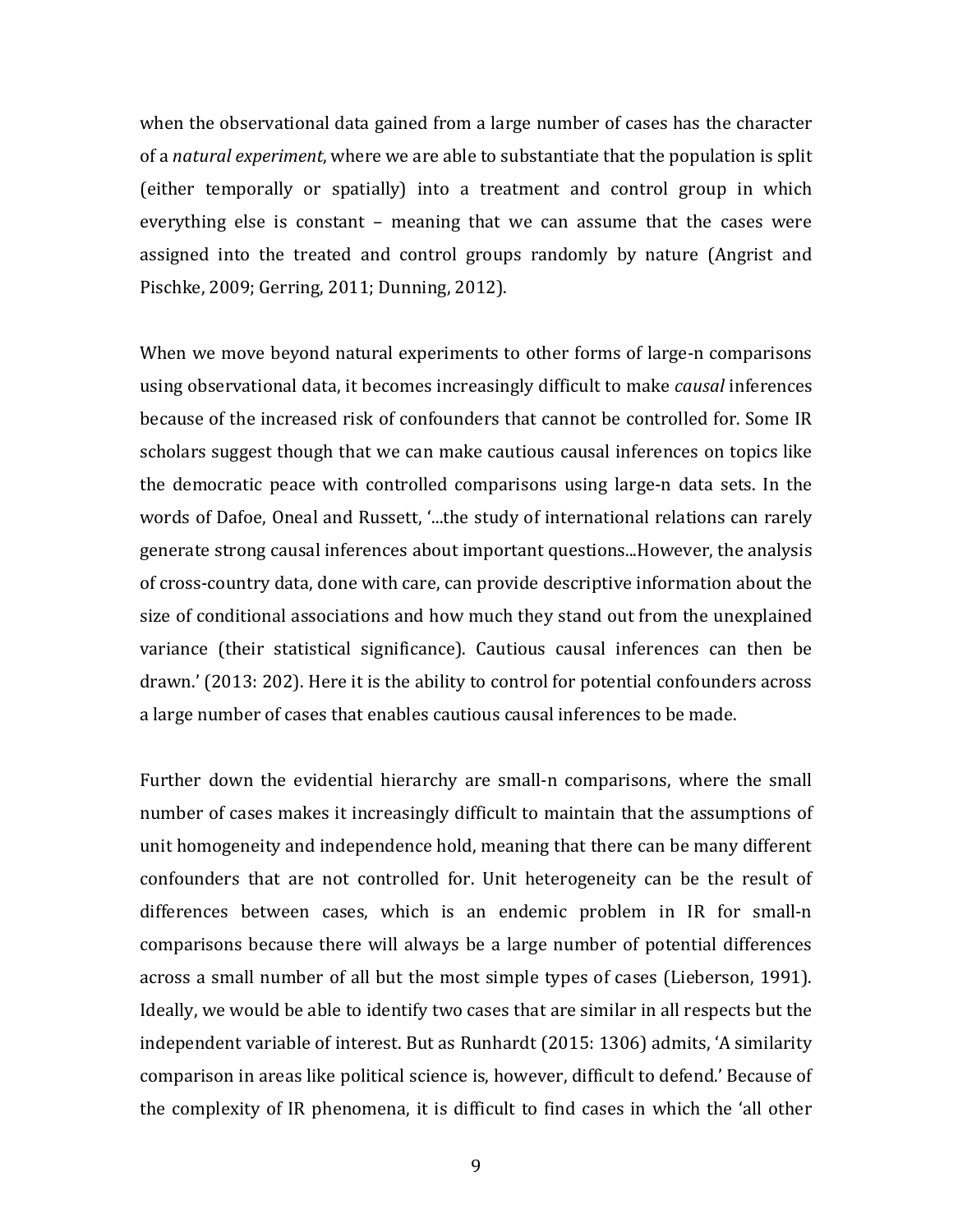things equal' assumption required for causal inferences actually holds (Ragin 1987: 48). Levy (2015: 390) writes that 'Controlled comparison and matching face the difficulty of finding real-world cases that are identical in all respects but one.' But unless we can substantiate that all other things are equal except for the presence/absence of a cause, we cannot make a causal inference that its absence made a difference for the outcome.

At the bottom of the evidential hierarchy in variance-based methodologies are single case studies. Given the need to assess the counterfactual, single cases in a variancebased approach need to be transformed into multi-case comparisons. This can be achieved by the strategy suggested by King, Keohane and Verba (1994: 217-228), where they argue that we should transform 'one case into many' by disaggregating a case either spatially or temporally, enabling a (weak) assessment of the counterfactual in the form of a most-similar-system comparison (everything else is equal except variation in the cause) (King, Keohane and Verba, 1994: 217-228). However, this creates a situation where our 'cases' are neither homogeneous nor independent. For example, disaggregating an international negotiation as a case into temporal stages  $(t_0, t_1, \ldots t_n)$  results in cases that are quite causally dissimilar because we should expect critical differences in how causes play out when comparing early stages (agenda-setting) and the end game. In addition, the 'cases' would not be independent of each other because in a negotiation what happens at the start  $(t_0)$ naturally affects events later in the negotiation, meaning that values of Y in case to will influence values of X in subsequent cases. King, Keohane, and Verba (1994: 222) even admit that this is a problem, concluding, 'When dealing with partially dependent observations, we should be careful not to overstate the certainty of the conclusions.'

Another way of doing variance-based single case studies involves using counterfactual single case studies, where a comparison is undertaken between the actual case and an alternative 'what might have been' case in an alternative hypothetical universe in which the cause is not present. The logical argument is then made that if a particular cause had not occurred, the outcome would not have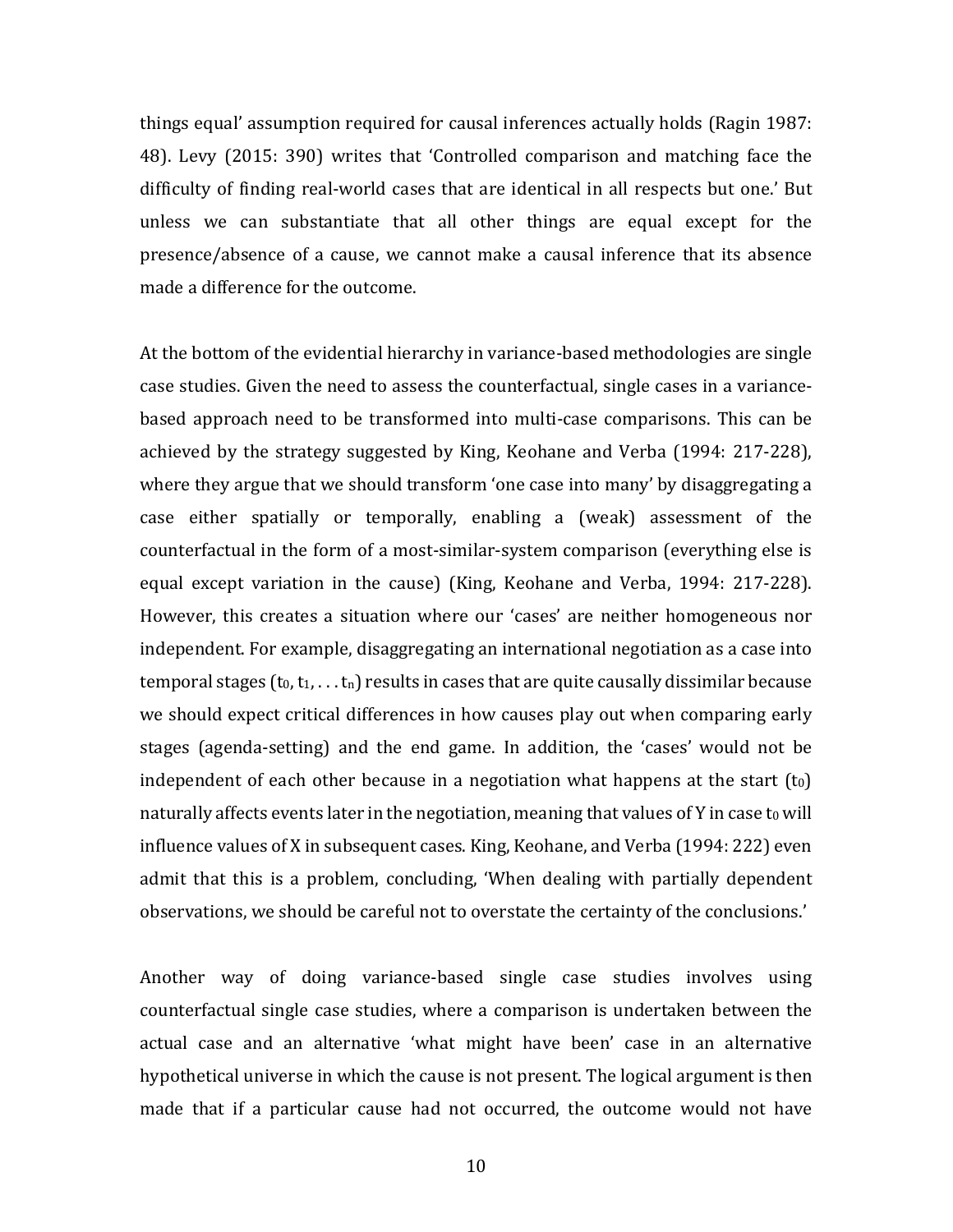occurred (Goertz and Levy 2007; Tetlock and Belkin 1996; Lebow 2000; Levy 2015 Fearon 1991). However, the evidence is purely hypothetical, and we have no way of knowing whether things really would have been different if the cause was not present.

Therefore, in variance-based approaches, case studies can at best help us detect measurement error or potential confounders when we engage in more exploratory research that can help us improve the statistical models we use to explore populationwide difference-making (Seawright, 2016: 45-69). More often, variance-based multimethod designs use case studies as mere descriptive illustrations, with the core causal inferences based on the large-n controlled comparison.

Concluding, variance-based approaches are top-down methods that assess counterfactual causation in the form of mean causal effects across cases. Relative strengths include the ability to assess the magnitude of net causal effects, and the ability to make causal inferences about many cases (populations or samples thereof) when we are able to deploy actual or natural experiments. However, the more a study approximates a controlled experiment, the less it typically approximates real-world settings and the lower our ability to generalize beyond the studied set of cases. In variance-based research, there is therefore a trade-off between the *internal* validity and *external* (i.e. ability to infer to other cases outside of the studied cases) validity. Lab or survey experiments have a high level of internal validity, but they typically have low external validity. For example, a survey experiment of the democratic peace (e.g. Tomz and Weeks, 2013) might have high internal validity, but the results cannot necessarily be generalized to other settings (e.g. the US in the 1960s, or other democratic countries that have very different political systems (e.g. Japan)) (i.e. low external validity). Natural experiments have lower internal validity because we are *assuming* that the situation approximates an experiment. Outside of experimental or quasi-experimental designs, the internal validity of causal claims is quite low. In contrast, large-n comparisons using observational data typically have higher external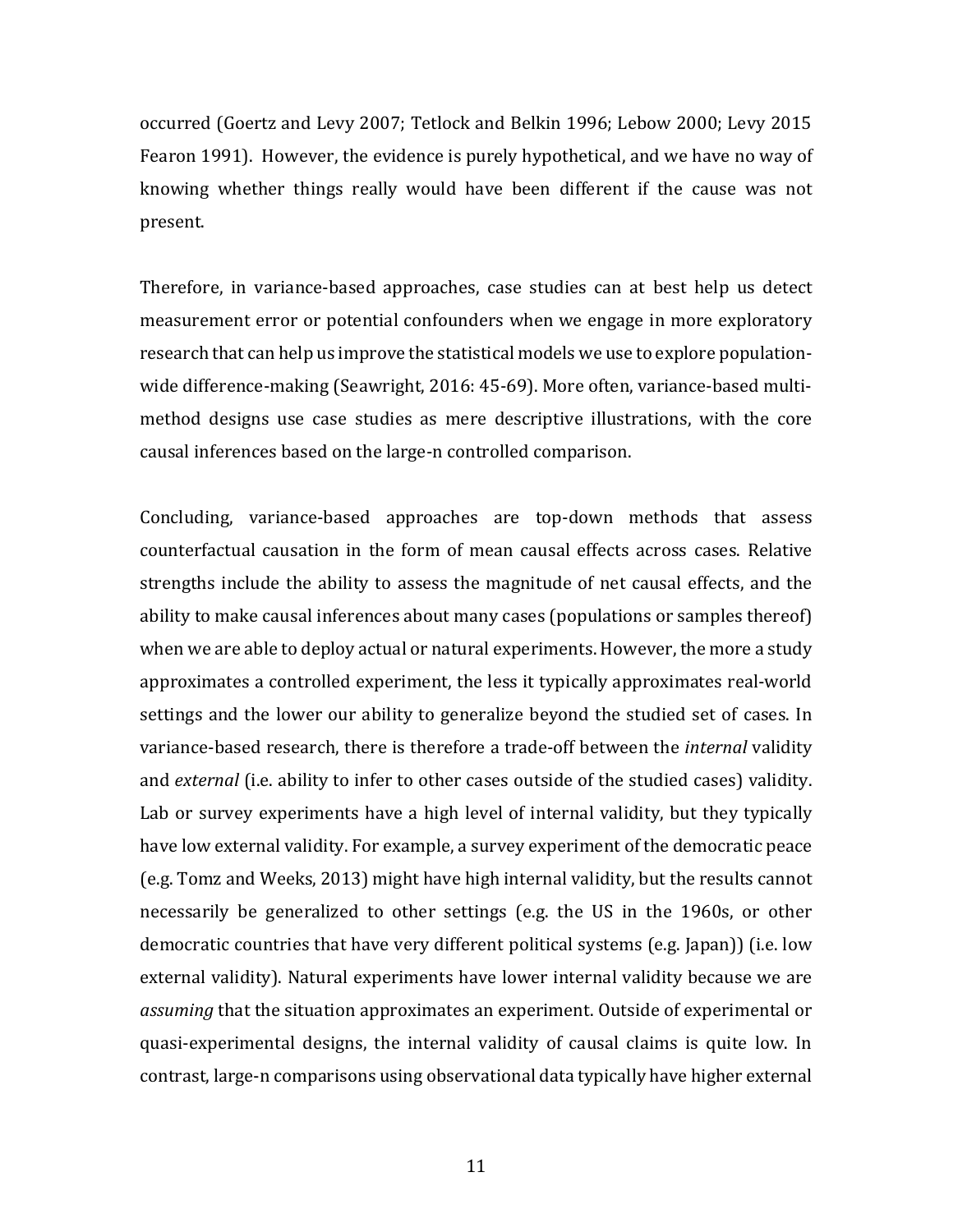validity, whereas small-n comparisons and single case studies have neither internal nor external validity.

#### **3. Case-based methodology - how causes work in cases**

The core of case-based methodology is *within-case* tracing of causal processes (also termed mechanisms)[4](#page-12-0) using detailed case studies, although cross-case comparisons are important for selecting appropriate cases and generalizing findings about processes within cases (see Ragin, 2000; Schneider and Rohlfing, 2013, 2016). Crosscase comparisons can also be done at the *level of causal processes* by investigating whether particular parts of a process (e.g. a critical juncture in which a leader makes a decision to mobilize for war) are present in two or more cases, and exploring the similarities and differences in how the subsequent process plays out in the cases (see e.g. Kruezer forthcoming; Thelen and Mahoney, 2015).

Building on critical realist foundations (e.g. Bhaskar, 1978; Salmon, 1998; Jackson, 2016), case-based methodology is a form of 'bottom-up' research because the indepth study of individual cases is the analytical point of departure. Here the central goal is to learn about causal processes and how they play out in particular cases (Russo and Williamson, 2011). This means also that case-based research is typically very sensitive to the *context* in which causal processes operate (Thelen and Mahoney, 2015: 7-15; Ragin, 2000: 53-63; Falletti and Lynch 2009). Scholars within the casebased approach claim that complexity and contextual sensitivity of causal relationships are key features of 21st-century science, seen in developments in fields like systems biology or personalized medicine (Ahn et al. 2006; Bechtel and Richardson 2010; Cartwright 2007, 2012; Khosrowi, 2019; Levi-Montalcini and Calissano 2006).

<span id="page-12-0"></span> <sup>4</sup> - We use the terms causal process and causal mechanisms interchangably in this section.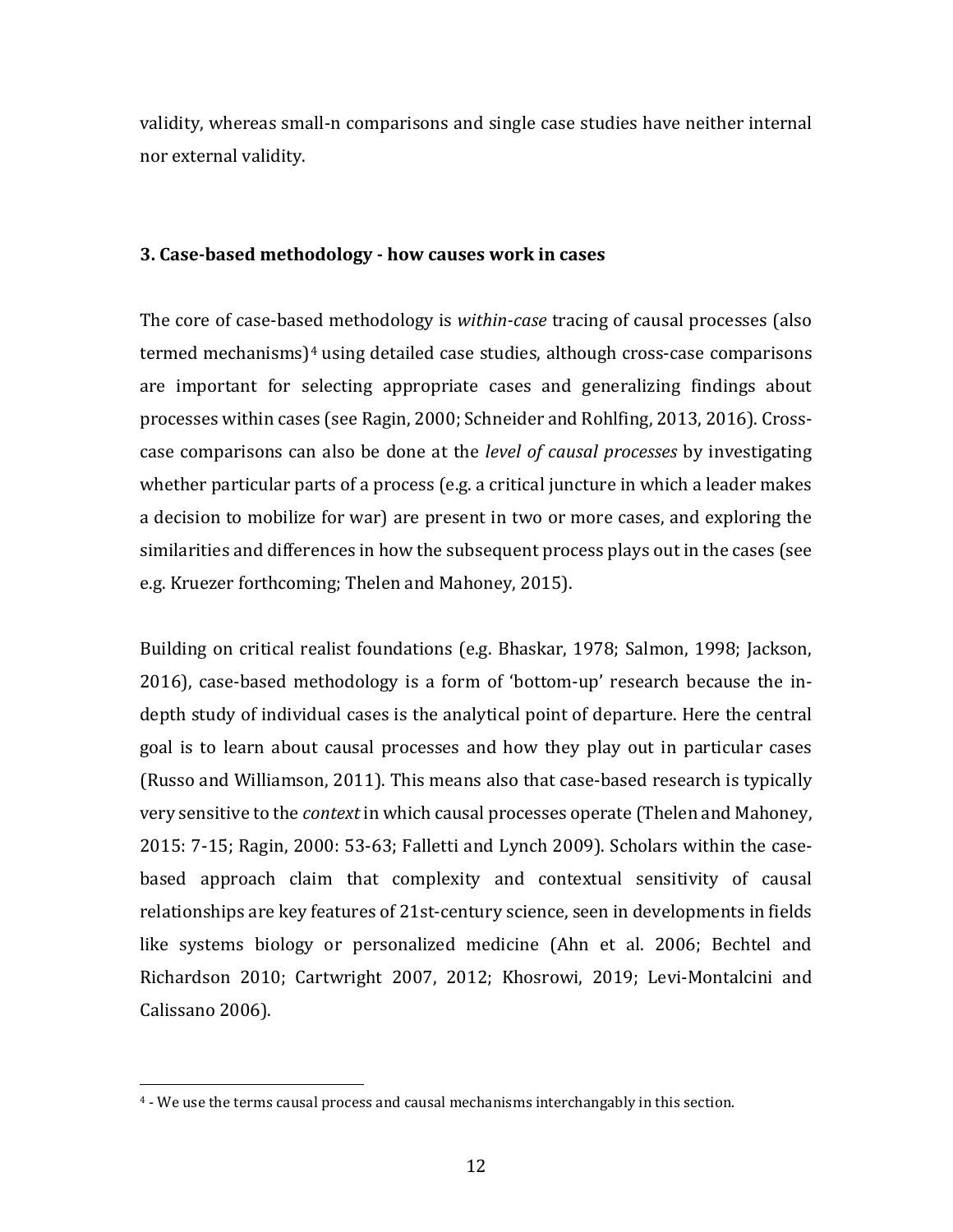Causal processes in case-based research are not causes; they are what link causes and outcomes together. In a case-based understanding, processes/mechanisms are therefore also more than just lower-level counterfactual claims. If one takes process seriously, the analytical goal is to explore the process that *actually* was operative *within* a case (Groff, 2011; Waskan, 2011; Machamer, 2004: 31). A 'mechanism explanation for some happening that perplexes us is explanatory precisely in virtue of its capacity to enable us to understand how the parts of some system actually conspire to produce that happening' (Waskan 2011: 393). In the words of Bogen (2005: 415), 'How can it make any difference to any of this whether certain things that did not happen would have or might have resulted if other things that did not actually happen had happened?'. Groff (2011: 309) claims that mechanisms are real processes that involve the exercise of causal powers in the real world, not in logically possible counterfactual worlds. The essence of mechanistic/process-based explanations is that we shift the analytical focus from causes and outcomes to what links them together in a productive relationship.

In case-based approaches, the core elements of a causal process are unpacked theoretically and studied empirically in the form of the traces left by the activities associated with each part of the process. Each of the parts of the mechanism/process can be described in terms of entities that engage in activities (Machamer 2004; Machamer, Darden, and Craver 2000). Entities are the factors (actors, organizations or structures) engaging in activities, whereas the activities are the producers of change or what transmits causal forces or powers through a mechanism. Mechanisms are therefore viewed in case-based research in a more holistic fashion than being mere simple counterfactuals, meaning that the effects of a mechanism/process are more than the sum of its parts. When a causal process is unpacked theoretically, the goal becomes to understand *how a process actually works* by tracing the operation of each part (or at least the most critical parts) in one or more cases. Exploring how a causal process worked within a case is often a back-and-forth, abductive research approach in which one's initial ideas about how it worked are empirically incorrect (Tavory and Timmermans, 2014). This leads to a phase of theory-building, trying to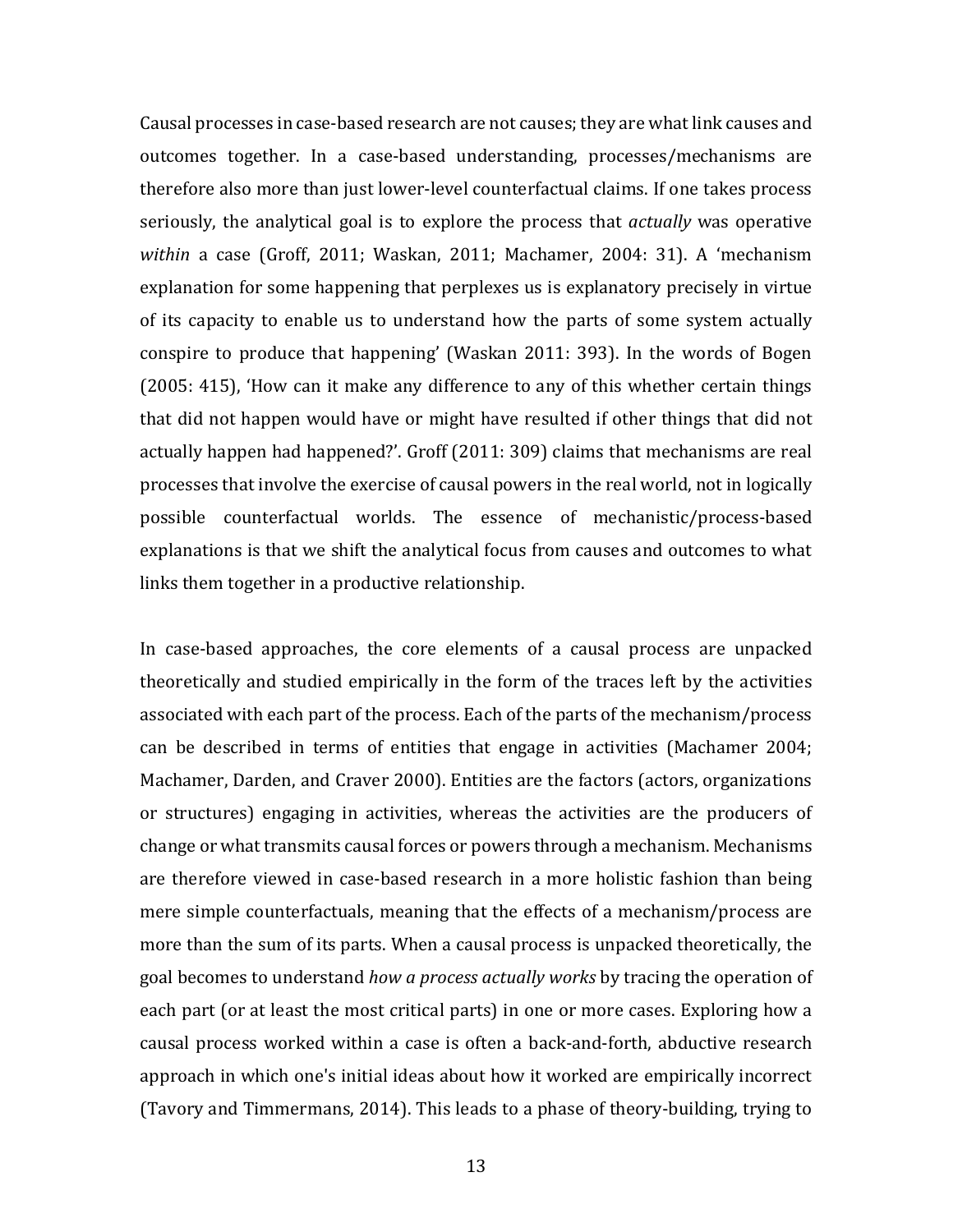understand how the process played out that can subsequently be tested again using new mechanistic evidence.

Mechanisms/processes are traced empirically by collecting what can be termed *mechanistic evidence*, defined as the observable fingerprints left by the operation of the activities associated with parts of mechanisms (Russo and Williamson, 2007; Illari, 2011). Here there is *no variation across cases*; instead it is the empirical traces and their association with activities left within a particular case that enable us to infer that we have evidence of a mechanism linking a cause (or set of causes) with an outcome (Clarke et al. 2014; Beach and Pedersen, 2019). Mechanistic evidence is observational data that enables causal inferences within cases to be made. In this respect, the fundamental problem of causal inference is therefore only a problem for variance-based approaches. While evidencing a counterfactual claim requires assessing difference-making using controlled comparisons *across* cases, processtracing enables strong causal inferences about causal processes to be made by exploring what actually took place within a case using observational, within-case mechanistic evidence.

In case-based research, the detailed tracing of processes using mechanistic evidence within individual cases is at the top of the evidential hierarchy as regards the internal validity of causal claims. As an example, O'Mahoney used an in-depth case study analysis to analyze how states try to win over undecided states in support of their own position through what he terms rhetorical adduction (2017). Using the conflict between India and Pakistan in 1971 and the issue of the recognition of Bangladesh after the Indian invasion, he first unpacks the process theoretically into four parts: 1) opposition argued that policy is X, 2) claimant argues policy is not X, it is  $Y$ , 3) action taken by claimant that links policy with Y, 4) audience either resists, acquiesces to, or supports policy. He then develops a number of observable implications associated with the parts that are assessed in the case. He finds evidence suggesting that the Indian withdrawal from Bangladesh (the action described in part 3) bolstered Indian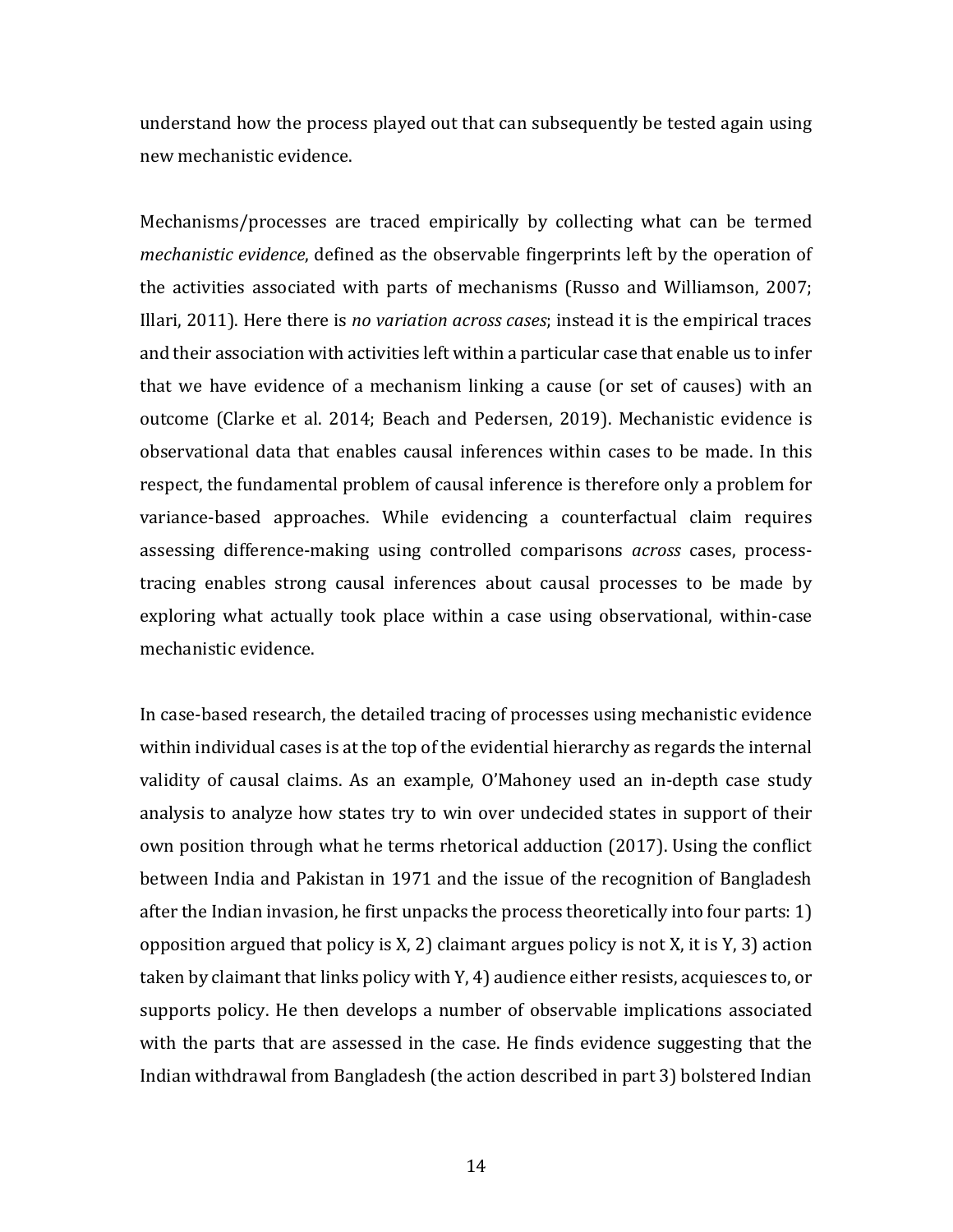arguments, producing the outcome of recognition of Bangladesh by the international community.

Below this are weaker within-case methods that only obliquely trace mechanisms (congruence studies and analytical narratives), thereby not enabling strong causal inferences (e.g. George and Bennett, 2005; Abell, 2004). For example, Khong (1992: 66-68) in his classic study of analogical reasoning and foreign policy decision-making in the Vietnam War deployed congruence analysis by assessing whether there was a match between a policymaker's analogy-based beliefs and policy choices at critical junctures. However, he clearly admits that it does not enable causal inferences; it only acts as a double-check on the results of his process-tracing (Khong, 1992: 66).

At the bottom of the hierarchy are comparisons across cases using methods like qualitative comparative analysis (QCA) that can be used to find potential causes, select appropriate cases for within-case analysis and enable cautious generalizations about processes to small, bounded sets of cases, but that do not enable causal inferences about process to be made because no within-case processes are traced. Instead, case-based comparisons only enable claims to be made about empirical associations existing between causes and outcomes (for more, see Beach and Pedersen, 2016).

Concluding, the relative strength of case-based research is the ability to make inferences about how things works at the level of process *within* particular real-world cases. As with variance-based designs, there is a trade-off between internal and external validity. [5](#page-15-0) In-depth process-tracing case studies enable strong causal inferences about process to be made within a given case, but leave us in the dark as regards whether similar processes are present in other cases. Multiple additional studies in other cases would then be necessary to ensure the external validity of a causal claim that similar processes are at work within the set of studied cases. While

<span id="page-15-0"></span> <sup>5</sup> - Ecological validity is not a concern in case-based research because real-world cases are investigated.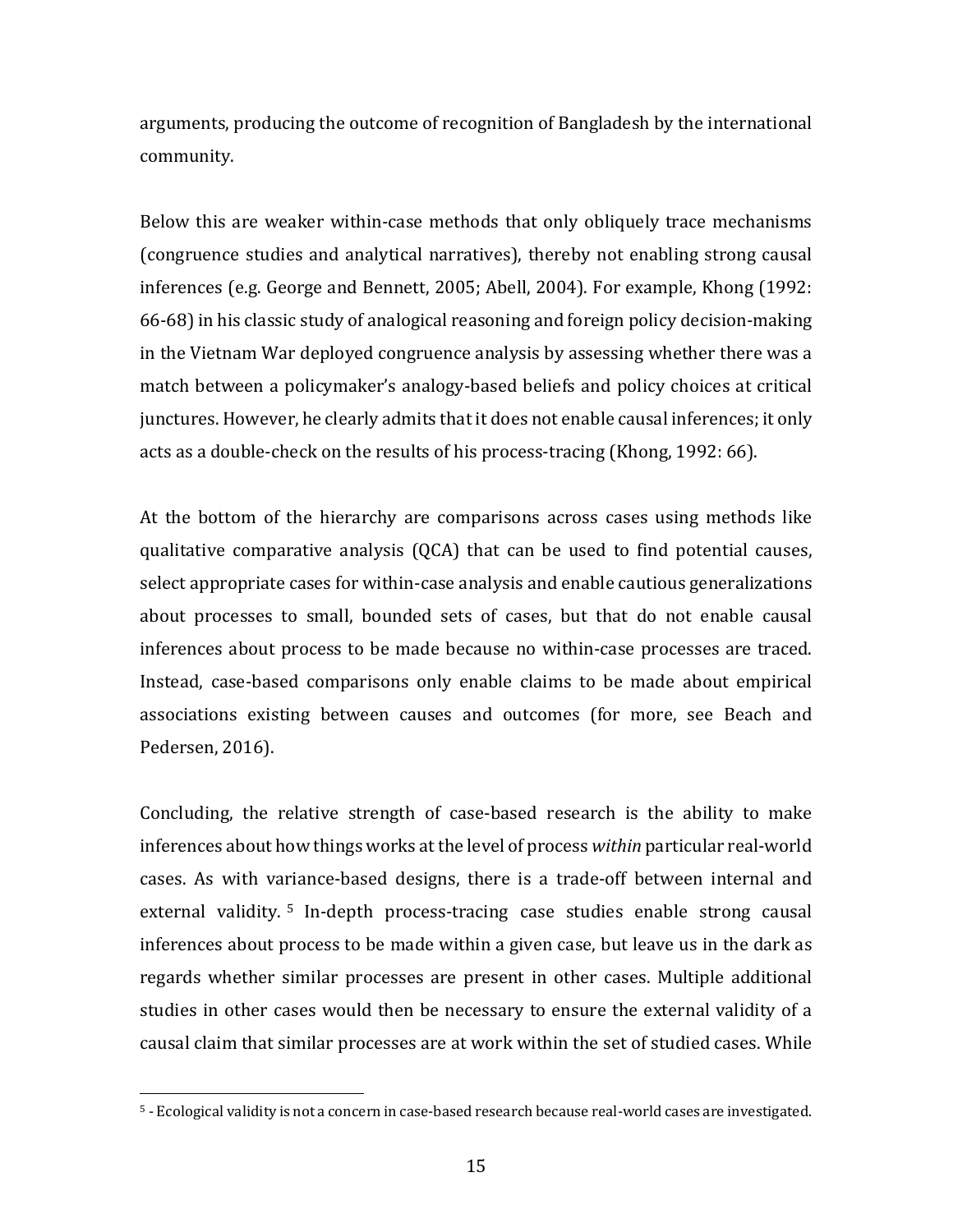the low external validity might seem to be a critical weakness, the contextual sensitivity of claims in case-based research is seen by proponents of case-based designs as a critical strength (e.g. Ragin 2000; Goertz and Mahoney 2012; Beach and Pedersen 2016, 2019). In case-based research, comparisons across cases do not enable causal inferences to be made unless they also embody some form of withincase, process-level analysis also. When many cases are compared at the level of process, the strength of evidence for a process in any given case is typically quite weak (low internal validity), but the external validity is higher.

#### **4. Interpretivist methodology – meaning-making in the social world**

Research aiming at disclosing and elucidating how agents make meaning of the socially complex world can be defined as *interpretivist*. The fundamental move made by interpretivists is to distinguish between the natural and social worlds. Moving away from the causal-oriented natural world, interpretivists claim that the most interesting questions in the social world relate to understanding human meaningmaking 'by learning what it does and how people use it' in specific social contexts (Yanow and Schwartz-Shea, 2012, p. 23). Whereas interpretivist researchers debate whether interpretivism reflects an explicitly anti-naturalist stance (Bevir and Blakely, 2018), we see a recurring key aspiration among interpretivist researchers to elucidate context-specific meanings that 'potentially reveals (or raises questions about) assumed, unspoken or taken-for-granted ideas' rather 'than seeking generalized meaning abstracted from particular contexts' (Yanow and Schwartz-Shea, 2012, p. 23). We return to this aspiration to disclose the 'taken for granted' below.

Interpretivism is based on a double-hermetical practice of humans studying humans (Jackson, 2014, 2016). The intellectual roots of interpretivism are firmly rooted in hermeneutics and phenomenology. Scholars such as Mark Bevir, Roderick A.W. Rhodes, Dvora Yanow and Peregrine Schwartz-Shea's works have propelled the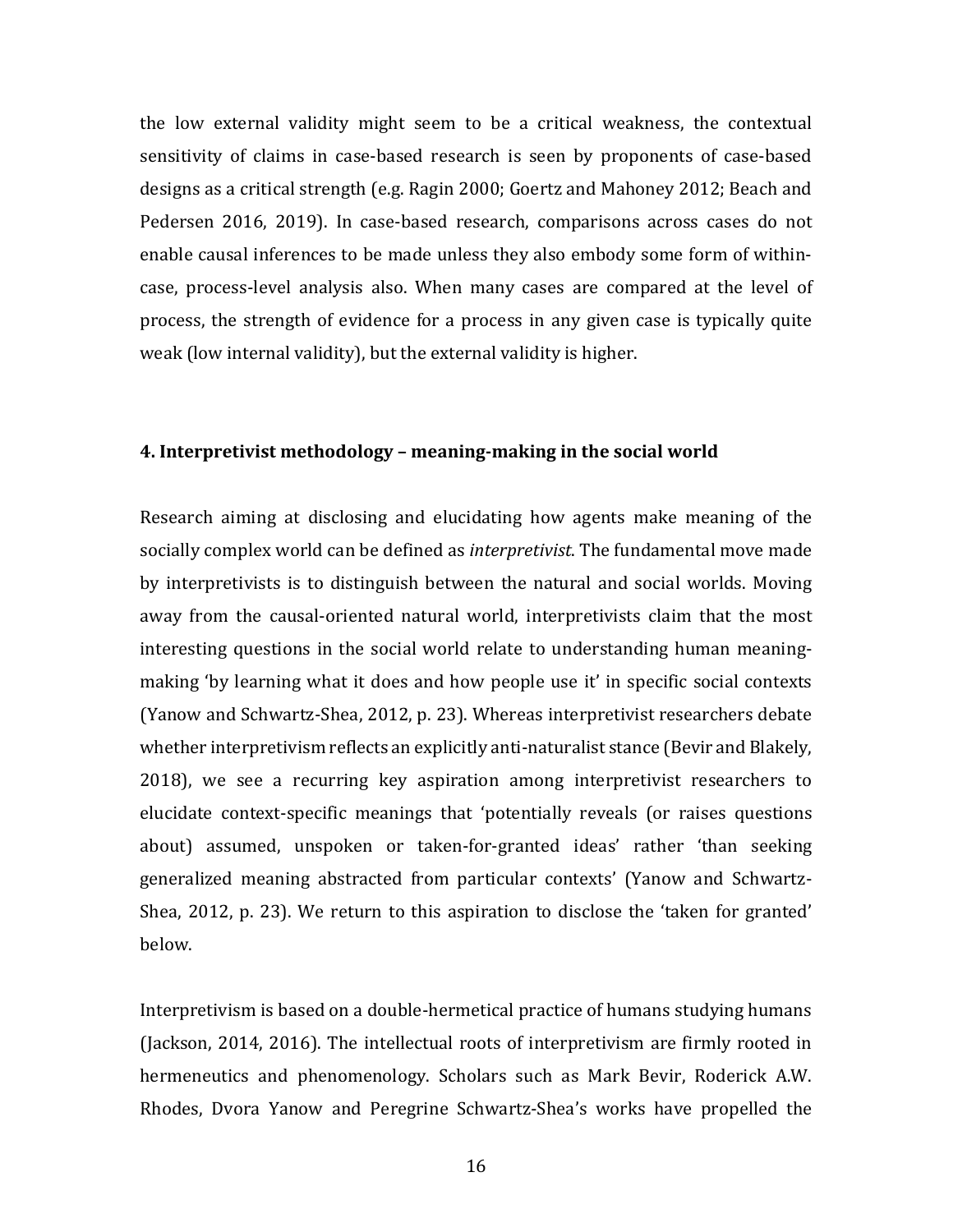growth of an interpretivist research community (e.g., Bevir and Rhodes, 2010, 2016; Yanow and Schwartz-Shea, 2012, 2014; Bevir and Blakely, 2018).[6](#page-17-0)

Unlike variance- and case-based approaches, the logic guiding interpretivist research is neither *top-down* nor *bottom-up*. Instead, interpretivist research departs from a *relational* logic of inquiry. Examples of relational logic of inquiry found in IR (e.g. Jackson and Nexon, 1999; Krebs and Lobasz, 2007; McCourt, 2016; Qin, 2018) mainly depart from Andrew Abbott's (1995) and Mustafa Emirbayer's (1997) integrative sociological frameworks, as well as Nicolas Onuf's (1989) rules-rule reconstruction of world politics. These relational approaches differs from prominent IR constructivist Alexander Wendt's (1999) systemic theory of three cultures of anarchy (Hobbesian, Lockean and Kantian). Whereas Wendt argues each culture of anarchy manifests a structural script for states' interests and actions, Onuf (1989: 22) views rule—*not* anarchy—as the "general property of political society." Rule is a result of rules constructed, proliferated and maintained by human agents finding these meaningful (ibid).

IR scholars interested in human meaning making often have constructivism as their theoretical point of departure. However, not all IR constructivists are interpretivists (e.g. Fearon and Wendt, 2005). As Jackson (2016: 224) notes, constructivism is "first and foremost a social theory [, and] *not* a methodological claim." In short, within IR there are theoretical constructivists (e.g. (Hopf, 1998; Jung, 2019), and those who hold constructivist ontological views. As an illustration of this difference, whereas Ted Hopf (2002) tests if and how certain social identities affected Soviet and Russian foreign policy interests and choices, Jackson (2006) uses a form of textual ethnography to elucidate the contestations and commonplaces of meanings concerning the post-WWII reconstruction of "Western Civilization" and implications

<span id="page-17-0"></span> <sup>6</sup> Contributions by Mark Bevir, Roderick A.W. Rhodes, Dvora Yanow and Peregrine Schwartz-Shea build on top of pioneering social science interpretivist work as *The Social Construction of Reality* (Berger and Luckmann, 1966), (1966), 'Interpretation and the Sciences of Man' (Taylor, 1971) and *The Interpretation of Cultures* (Geertz, 1973).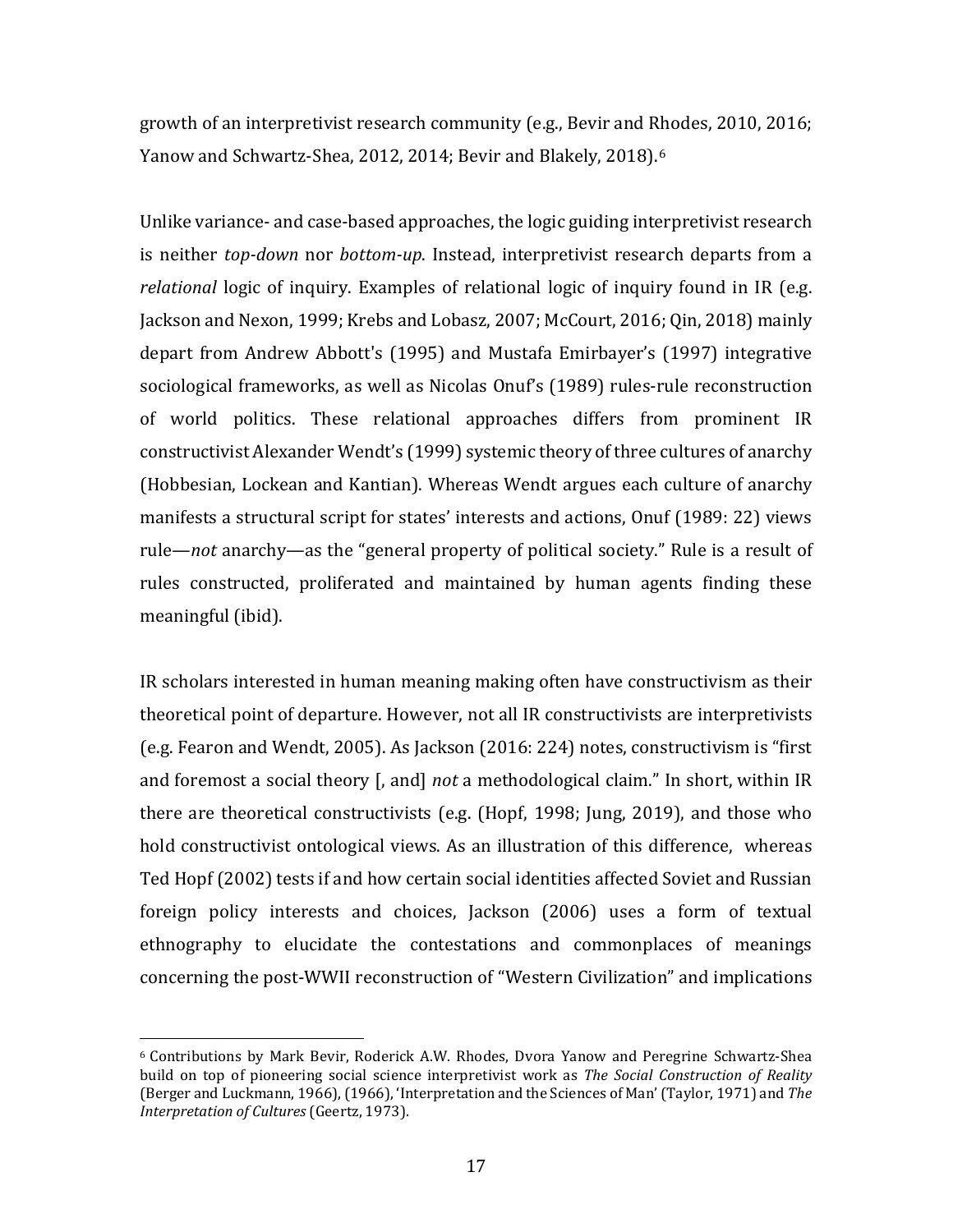for transatlantic ties in-between German politicians and scholars. Theoretically, Hopf and Jackson both draw on social constructivism within IR, but methodologically, Jackson and Hopf employ very different logics of inquiry, with Hopf's form of analysis more in line with case-based approaches.

Unlike a substantial-essentialist study focusing on personal motives as beliefs and *mental causes* to action, a relational study focuses on action as influenced by intentions—following Gertrude E.M. Anscombe's *Intention* (1957)—understood as envisioned outcomes. These envisioned outcomes are not defined in vacuum, but mediated by rules (more or less explicitly specifying acceptable action) and roles (assigning rules to different positions) within and sensitive to the given context in which they are formulated. Intentions are ascribing goals to certain actions and thereby ascribing action meaning. How these intentions and goals transcend into action depend on how actors intersubjectively negotiate what constitute meaningful action *in-between* them.

The relational point of departure builds on ontological and epistemological underpinnings that differentiate interpretivist research from variance- and casebased approaches. Ontologically, interpretivist reject an understanding of causality in both modern counterfactual or mechanistic terms that produce explanations in the form of *if, why and how* something 'is as it is' (Bevir and Kedar, 2008, p. 515). However, interesting differences about understandings and the use of causal language exist among interpretivists. Whereas some interpretivist—for instance Lene Hansen in *Security as Practice* (2006, p. 5)—have abandoned causal speak completely in favor of 'non-causal' explanations, others have attempted to work with a broader language of causality. Developing a 'processual sense' of causality, Lee Ann Fujii for example interpreted a relational social world via a non-mechanistic set of how-questions. For instance, how did 'ordinary people come to be involved in mass violence and how did different actions (both violence and non-violent) become possible in different contexts?' (Fujii, 2008, p. 572)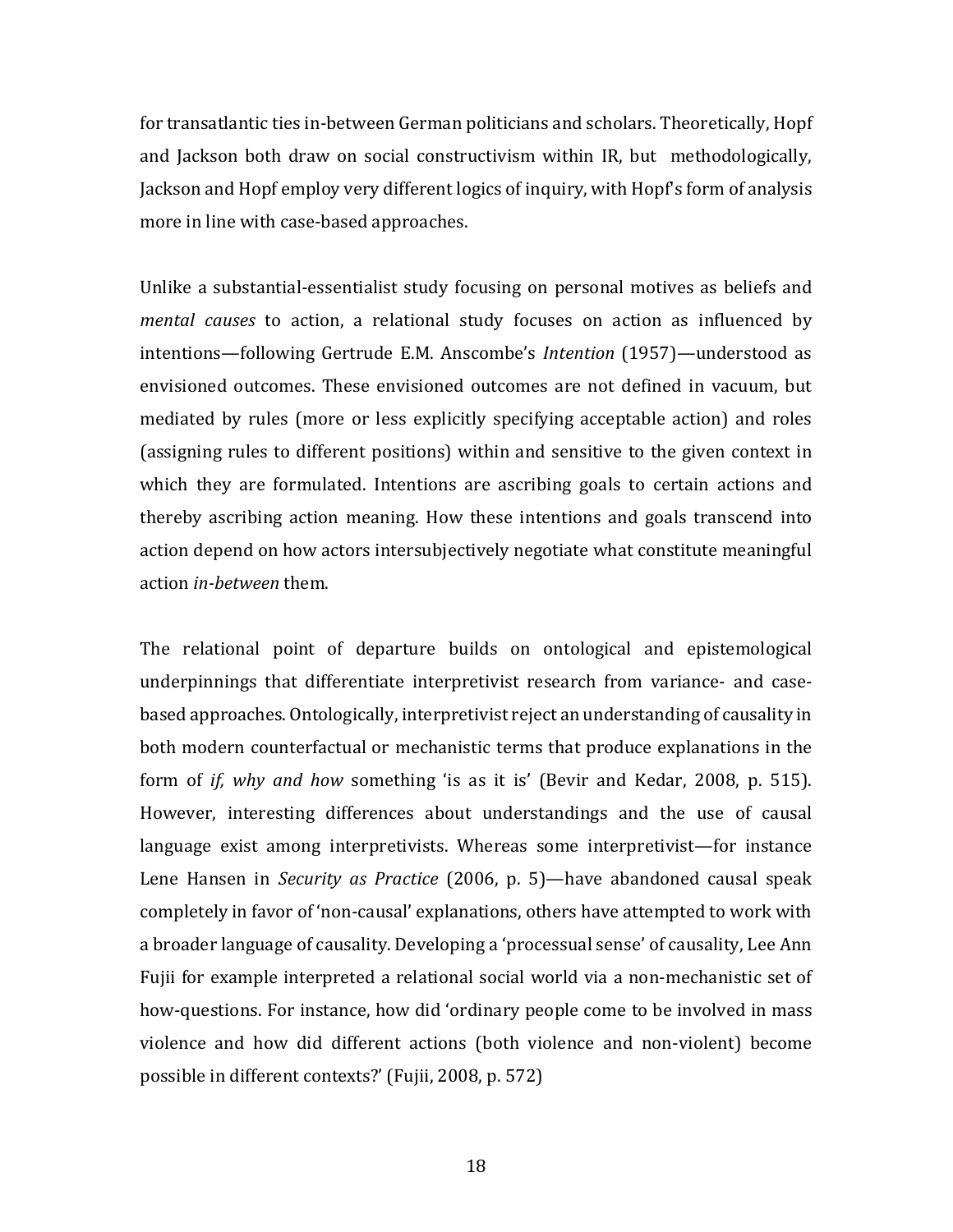Answering such questions does not entail identifying the mechanism explaining the processes leading to involvement in mass violence across or in a few cases of mass violence, but disclosing how these specific 'people make sense of the violence' in the specific context of interest (Fujii, 2008, p. 572). To an interpretivist, causal claims are constitutive. Constitutive means that claims are being made about agents' and their ways of naming and framing certain phenomena in a specific context and how such meaning-making structures what they say and do in that context in forms that are meaningful to them. The relational meaning-making process among agents' naming, framing, and acting in context cannot be 'disentangled as to render it in stimulusresponse form' (Schwartz-Shea, 2014, p. 146). An interpretivist not only rejects disentangling causes and outcomes, but is explicitly sensitive to interdependence denoted intertextuality—as a trademark of scientifically valid research.

Epistemologically, interpretivist research is designed to *trustworthily* make sense out of how specific agents make sense oftheir social setting, as accessed by the researcher (Yanow and Schwartz-Shea, 2012). Interpretivists are keenly aware of the impact of the researcher themselves on what is being studied, defined as positionality. This refers to the socially and historically constructed context researched agents as well as researchers are situated in. Positionality influences how the researcher makes sense of their own experienced reality and the social context they are researching. In order to trustworthily inquire about how agents make sense of their experienced lifeworld, interpretivist researchers have to constantly reflect on how their positionality - in and outside the researched setting - influences their interpretations of the researched agents. The goal is to make clear how knowledge-claims build on the understandings from encounters with—rather than researcher's preunderstandings about—the researched agents within a social context.

In *The Subjectivity of the "Democratic" Peace*, Ido Oren (1995) argues that the widely held claims about the democratic peace reflects a general negligence of researchers' will and capacity to reflect upon their positionality and the ideals, values and power structures influencing their construction and use of social science concepts. Oren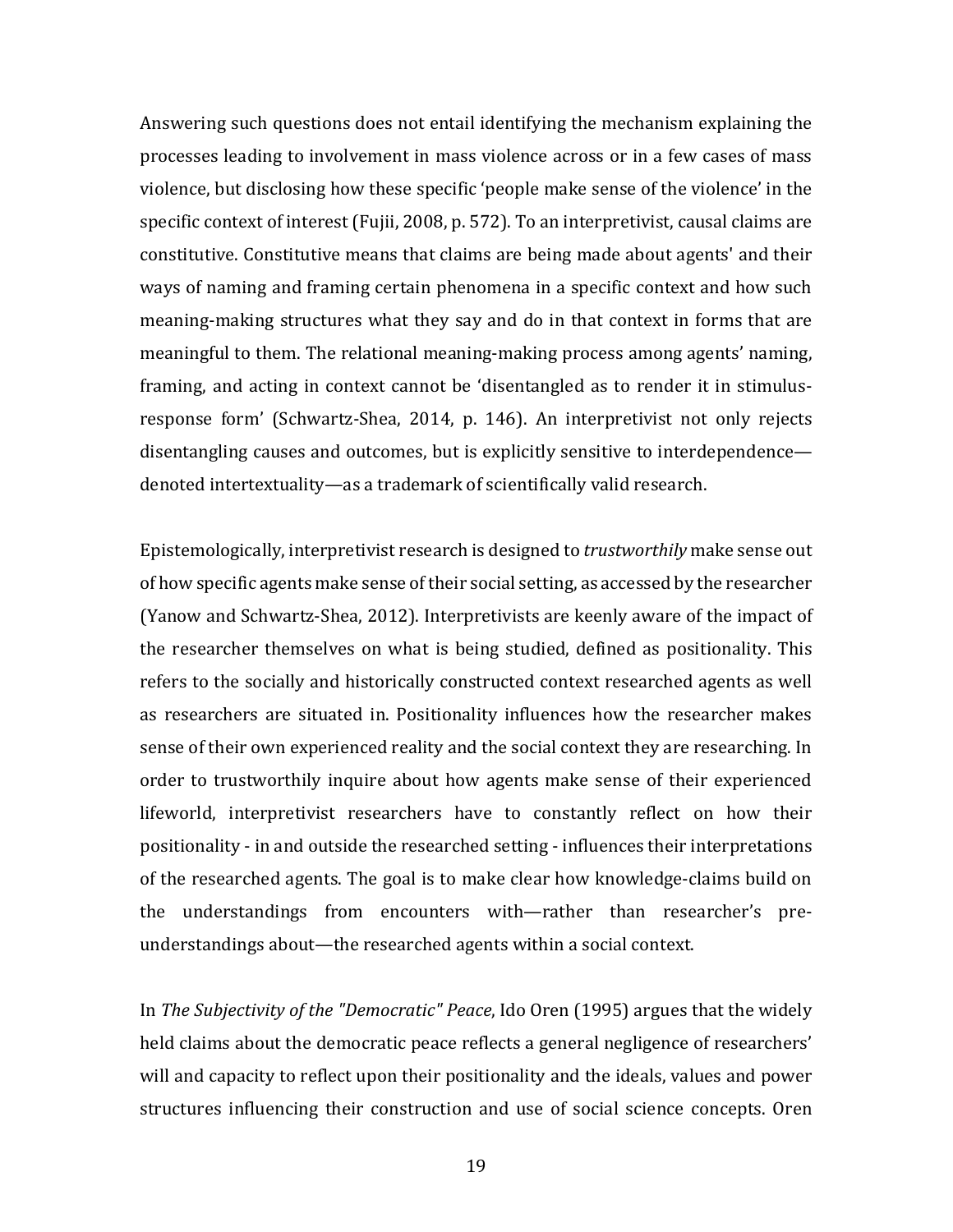(1995: 178) concludes, the claim that democracies are not fighting one another is "better understood as a claim about peace among countries conforming to a subjective ideal that is cast [in] America's self-image" than an universal law in world politics.

Instead of generalization, contextualization consequently becomes the most important interpretivist research criteria to assess the quality and relevance of evidence used to compile knowledge-claims (Yanow and Schwartz-Shea, 2012, chap. 6). Unlike variance- and case-based approaches use of what Clifford Geertz (1974, pp. 28–30) coined *experience-distant* concepts suited for producing knowledge-claims across a large or small number of cases, the formation and use of *experience-near* concepts are essential for interpretivist research to trustworthily make sense of how agents make sense of their lifeworld as well as trustworthily convey interpretivist knowledge-claims to outside-readers (Schaffer, 2016).

Interpretivist are well-aware that their knowledge-claims are neither universally 'true' nor—necessarily—generalizable to other agents and contexts. Instead, knowledge-claims mirror encounters between a researcher—holding personal, social, economic values and predispositions—and researched agents situated in context. Importantly, the researcher is the main instrument to generate and analyze data in the interpretive research process (Yanow and Schwartz-Shea, 2012, p. 85). Dvora Yanow notes, data in interpretive research is generated not by agents 'themselves, or the events and conversations and settings and acts, or even the documents, but rather the researcher's views of these, as encapsulated in her notes [...] human science data are never really 'raw' and 'unprocessed." (Yanow and Schwartz-Shea, 2014, p. xxi). We return to what that demands of researcher's will and ability to critically reflect on exposure to meaning-making by the agents below.

However, before forming experience-near concepts and contextualizing meaningmaking to ensure the trustworthiness of knowledge-claims, setting and agents of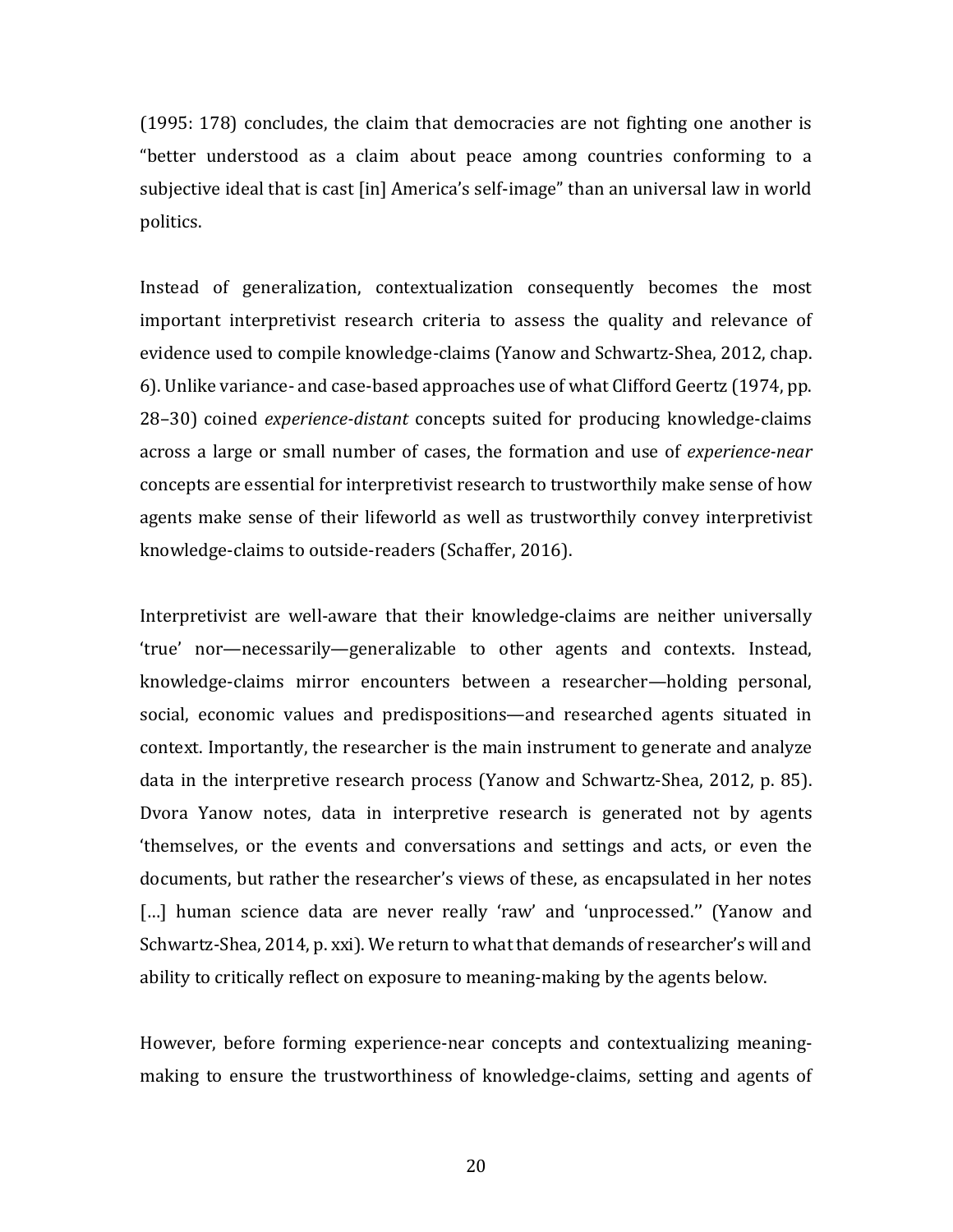interest need delimination. Delimitation is a necessary prerequisite to obtain *access* to the meaning-making of relevant agents (Yanow and Schwartz-Shea, 2012, chap. 4).

Trustworthily making-sense of how agents understand the social world they experience requires the researcher to be sufficiently exposured to meaning-making. In obtaining access several practical considerations are worthwhile considering before starting to conduct an interpretive inquiry. Can physical access to research settings (e.g., archives, prison, slaughterhouse or embassy) be obtained? Is the researcher sufficiently proficient in the language, dialect, slang or even jargon used by researched agents in order to access their meaning-making? Sometimes researchers may rely on guides in order to access meaning-making. However, using guides are not unproblematic since the trustworthiness of knowledge-claims rely on the researcher making these (Yanow and Schwartz-Shea, 2014, p. xxi; Pedersen, 2019, pp. 133–134 & 141).

Returning to researcher's will and ability to critically reflect on exposure, we find what Samuel E. Morison denotes *mesure* relevant. Morison (1951) defines mesure as a principle of 'balance or proportion.' In terms of trustworthiness, mesure denotes the individual researcher's will and ability to trustworthily reconstruct, map, identify and analyze agents' relational meaning-making in a specific setting, while remembering embedding this specific setting into its interrelation with the wider societal and political contexts surrounding it. Concretely—Morison exemplifies mesure means that one can, 'no longer write political history without considering social forces, or social history without describing political acts and conditions that translate aspirations into deeds.' (Morison, 1951). Morison concludes there is 'no royal road' to achieve a sense of mesure. Although 'becoming humility toward his fellow workers, and skepticism directed toward himself as toward them, will be of assistance' may help.

Consequently, there is no universally applicable answer to what constitutes the gold standard method to generate and analyze data interpretively after access have been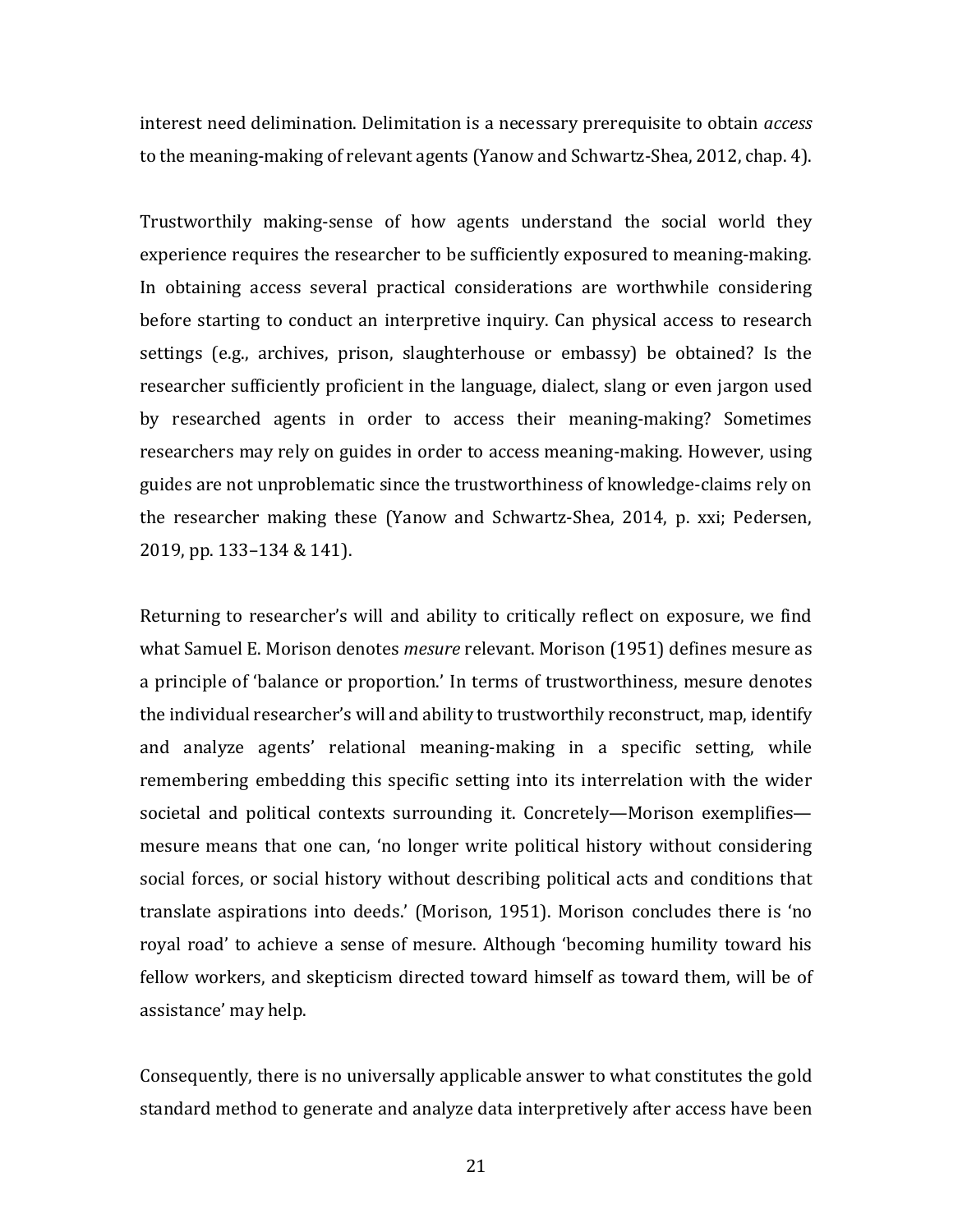obtained. To an interpretivist, any—or a combination of—methods enabling trustworthy thick descriptions of specific agents in a given setting are welcome. In line with Morison's recommendation of 'becoming humility', a good general starting point for producing thick descriptions is *listening* (Pedersen, 2019, p. 123). Listening carefully constitutes in principle an infinite, iterative four-step hermeneutical process of *cultivating*, *encountering*, *writing*, and *presenting* meaning-making of relevant agents. Through this iterative process, the researched meaning-making gradually reveals itself to the researcher on its own terms. However, without researched ever revealing itself completely to the researcher.

Underlying this iterative four-step hermeneutical process is an *abductive* way of reasoning (Yanow and Schwartz-Shea, 2012, pp. 27–34, 2014, pp. xviii–xix). Whereas abduction in a case-based approach involves a form of 'inference to the best explanation' (Tavory and Timmermans, 2014), in interpretive research it involves a process whereby the researcher become gradually more embedded into researched setting, the researcher becomes able to better make sense out of agents' meaningmaking. Unlike variance-based approaches, interpretivist research designs are intentionally flexible to accommodate the understandings about researched that gradually emerges as researcher's preunderstandings are engaged in the iterative process of going through the four-steps consisting of both field- (cultivation and encounter) and deskwork (writing and presenting). From an abductive point of view, maintaining the researcher as simultaneously 'being a stranger and being familiar' to a researched site and agents is central to producing valid interpretivist knowledge (Yanow and Schwartz-Shea, 2012, p. 29). Knowledge is generated in the nexus between 'exceptions to' and 'experience gained from' encounters between researcher and researched.

Critical when cultivating is the researcher's 'particular competencies and skills to maneuver effectively [and] adapt to the field setting' (Yanow and Schwartz-Shea, 2012, p. 74). The key purpose of cultivation is ensuring that the researcher becomes sufficiently exposed to encounter the complex web of meanings expressed by agents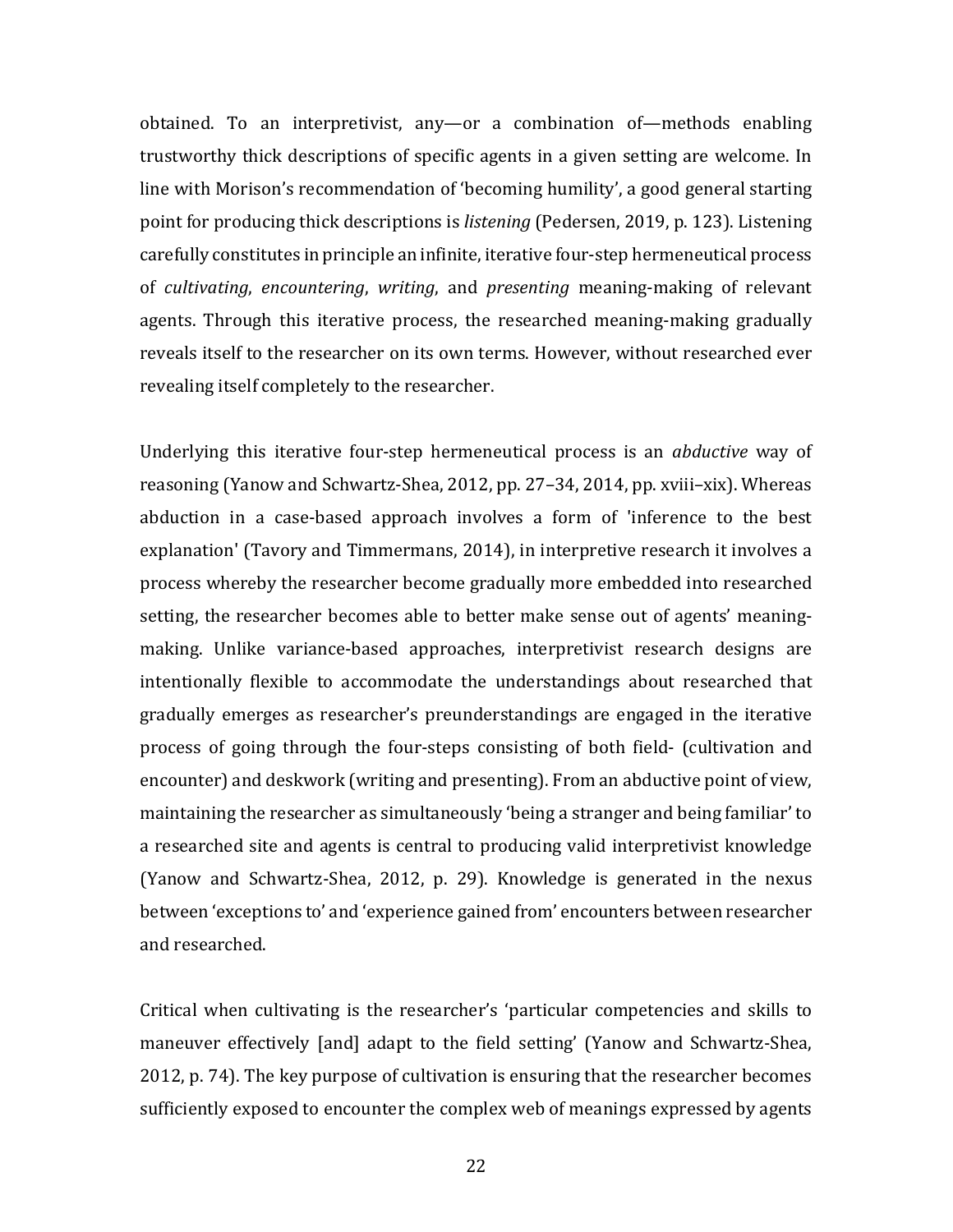in setting. Having cultivated the researcher to researched, research moves on to encounter between researcher and researched. Encounter constitutes an iterative process of observing and reflecting. After encounter comes writing. The core aim of the writing is becoming aware of what researcher knows and—more importantly what researcher still needs to know. Edward H. Carr encapsulated the aim and process of (re-)writing nothing the, 'more I write, the more I know what I am looking for, the better I understand the significance and relevance of what I find.' (Carr, 2001, p. 23). Having undertaken the initial writing-down of significant events and reactions from relevant agents—based on field notes and initial hunches from cultivation what Clifford Geertz (1973, chap. 1) coined *thick descriptions* emerge out of the multiple revisions. The thicker descriptions become, the more trustworthy evidence such descriptions become as support for interpretivist knowledge-claims. The final step is presentation. Presenting one's research orally and/or textually enables public criticism, which is central to demarcating our Weberian understanding of science from non-science (Jackson, 2016, p. 209). Besides enables public criticism (Jackson, 2016, p. 209), listening to comments and reviews from peers as well as members of the researched setting<sup>[7](#page-23-0)</sup> sharpens the accuracy and trustworthiness of presented knowledge-claims.

#### **5. Methodological incommensurability and what to do about it**

Table 1 summarizes the key ontological and epistemological differences across the three methodologies in the social sciences.

|  | Variance-<br><b>based</b> | Case-based | <b>Interpretive</b> |
|--|---------------------------|------------|---------------------|
|--|---------------------------|------------|---------------------|

<span id="page-23-0"></span> <sup>7</sup> Frequently denoted as member-checking (Yanow and Schwartz-Shea, 2012, pp. 106–107) or informant feedback (Bygstad and Munkvold, 2011).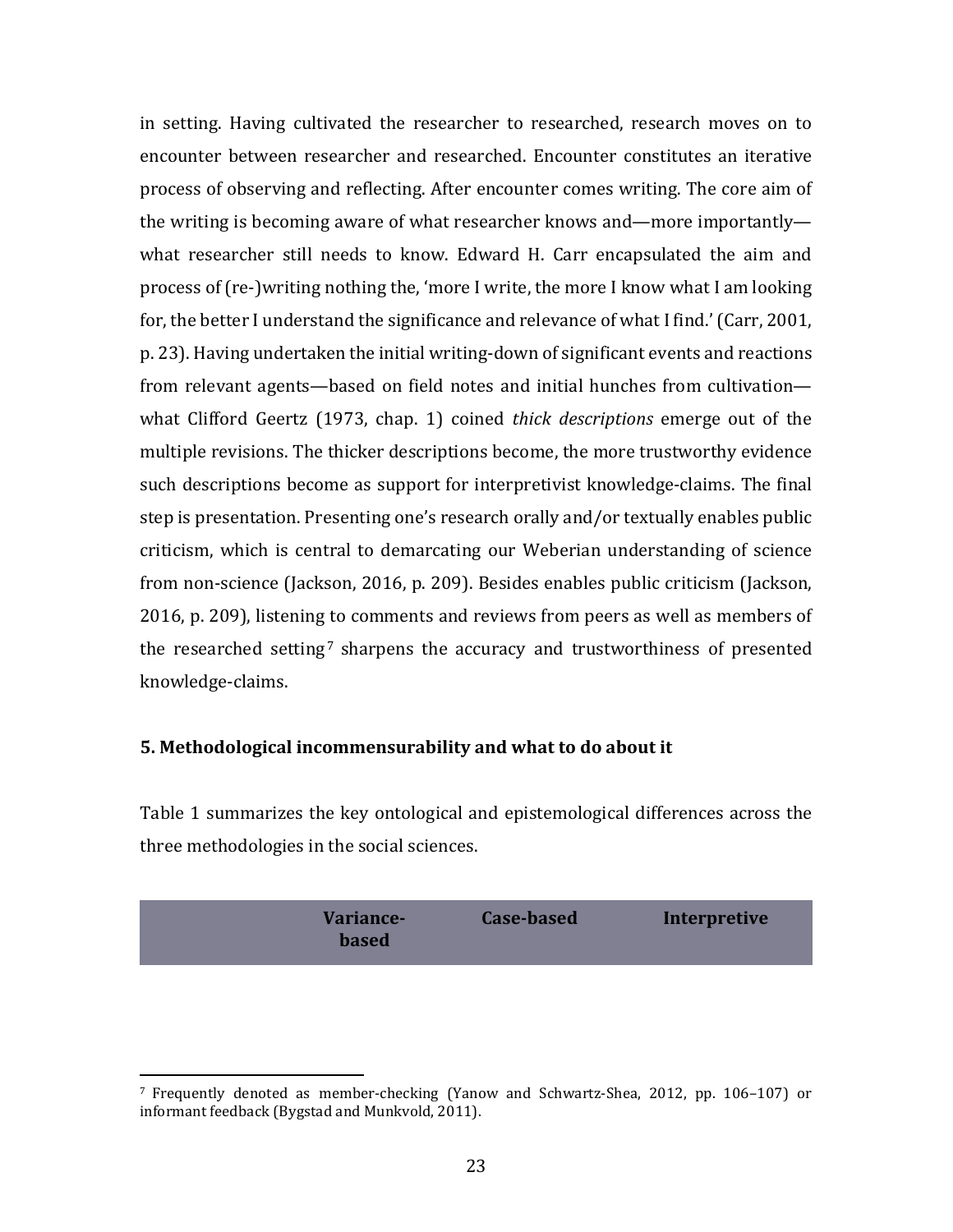| Analytical point<br>of departure          | Population-<br>level<br>(top-down)                                                                 | Case-level<br>(bottom-up)                                                                                                                                                                                   | Individuals<br>(meaning making in<br>context)                                                                        |
|-------------------------------------------|----------------------------------------------------------------------------------------------------|-------------------------------------------------------------------------------------------------------------------------------------------------------------------------------------------------------------|----------------------------------------------------------------------------------------------------------------------|
| Types of claims                           | Average causal<br>effects, building<br>on<br>counterfactual<br>and<br>probabilistic<br>assumptions | How<br>process<br>a<br>works, building on<br>mechanistic<br>and<br>deterministic<br>assumptions. Often<br>combined<br>with<br>claims of necessity<br>and/or sufficiency<br>bounded<br>within<br>comparisons | What does A mean in<br>context B, building<br><sub>on</sub><br>contextual meaning<br>embedded in social<br>relations |
| <sub>of</sub><br><b>Types</b><br>evidence | Evidence<br>$\sigma$<br>difference-<br>making<br>across<br>cases                                   | Mechanistic,<br>within-case<br>evidence<br>and<br>invariant cross-case<br>patterns                                                                                                                          | The<br>thicker<br>the<br>descriptions,<br>the<br>trustworthy<br>more<br>knowledge-claims                             |
| 'Gold standard'<br>method                 | Experiment                                                                                         | Detailed<br>process-<br>Mill's<br>tracing<br>$+$<br>methods/QCA                                                                                                                                             | Any<br>method<br>that<br>enables trustworthy<br>thick description, e.g.<br>textual<br>and<br>ethnographic<br>methods |

Table 1 – Ontological and epistemological differences across the three methodologies.

### *Why are the methodologies incommensurable?*

In this section, we discuss why the three methodologies are incommensurable. We start with discussing the incompatibilities between variance- and case-based approaches because they both operate with explicit causal language and experiencedistant concepts. We then discuss why interpretivist research marks an even larger departure from the other approaches. It is important to iterate that we are not claiming that one methodology is better; just that taking their underlying ontological and epistemological assumptions seriously means that they are fundamentally incommensurable.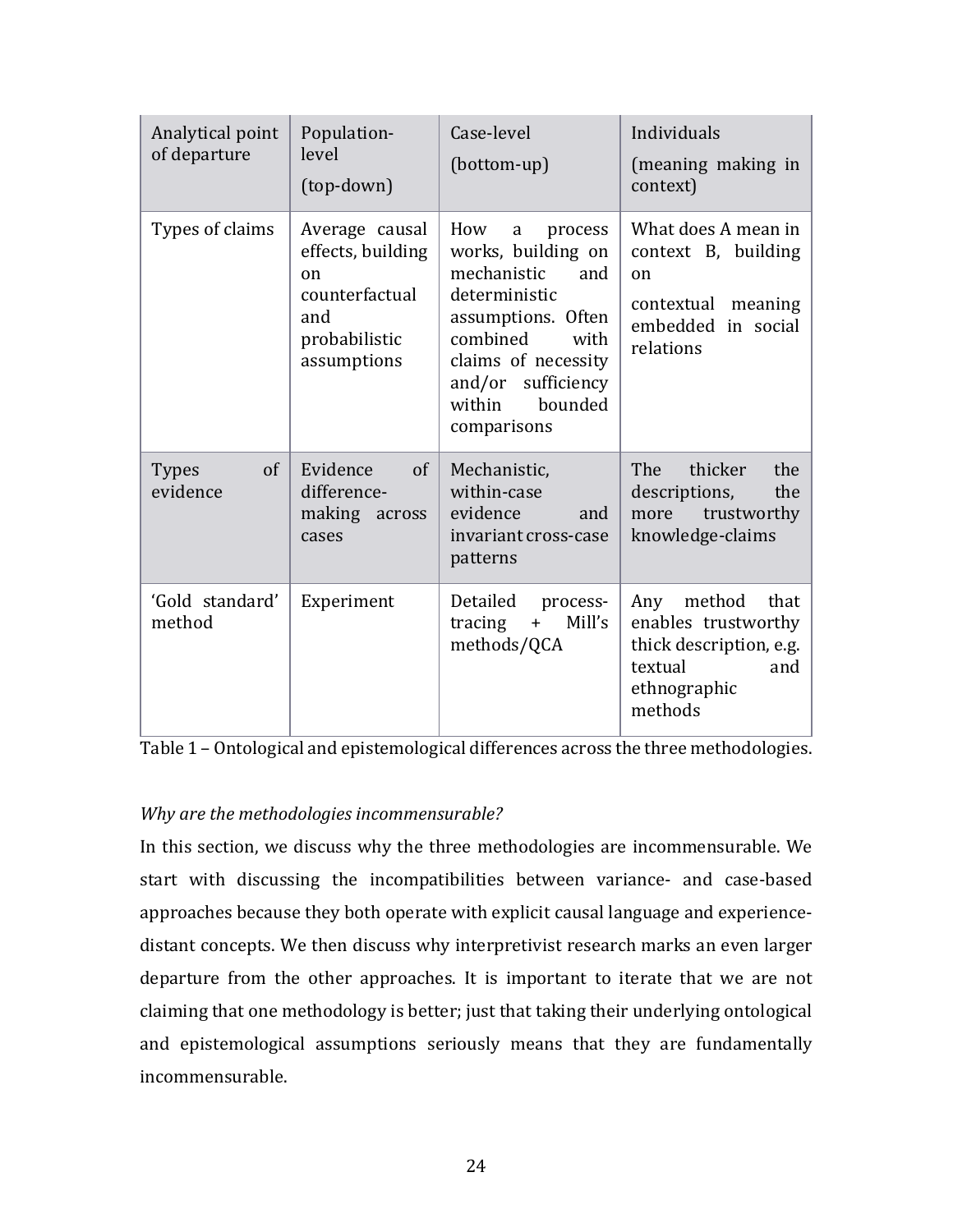In *variance-based research*, controlled comparisons are used to assess empirically counterfactual ontological claims, ideally through a randomized controlled experiment. Nancy Cartwright (2011) has succinctly defined the essence of the evidence that robust variance-based methods produce; 'it works somewhere'. This means that we have ontologically *probabilistic* claims about *mean* causal effects in a population (or a sample thereof). However, evidence of a trend makes it almost impossible to communicate meaningfully with claims about single instances, irrespective of whether we are talking about the causal mechanisms operative in a single case, or socially embedded meanings within a particular relational context.

If we ignore the further difficulties of communicating with findings about relational meaning-making, it is very difficult to move to the level of individual cases because of the risk of causal heterogeneity. If a population was completely causally homogeneous, unit homogeneity would hold perfectly (Morgan and Winship, 2007: 37-40; Rubin, 1980: 961), meaning that population-level trends would also be perfectly predictive for effects in individual cases (Cartwright, 2009: 154-159). But given the causal complexity of the real world, there can be many reasons that the relationship does not hold in individual cases, including omitted variables such as contextual factors (Williams and Dyer 2009: 210-211). This is the very reason that ontologically probabilistic claims are made about trends in variance-based research.

When one then moves from population-level causal claims about trends to individual cases, causes are seen as 'probability-raisers' (Gerring, 2011: 199). Mean causal effects are averages *across* a study population, and there can be many ways in which causes and contextual factors combine to produce the same outcome in a complex, real-world population (Cartwright, 2012: 980-981; Leamer, 2010). In theory, if there is a positive relationship between X and Y, a high value of X would make it more probable that we would find a high value of Y in a particular case. We could then use what we know about mean causal effects of different independent variables and the impact of confounders, enabling us in theory to estimate propensity scores for individual cases. However, to do this requires either that we have evidence of a high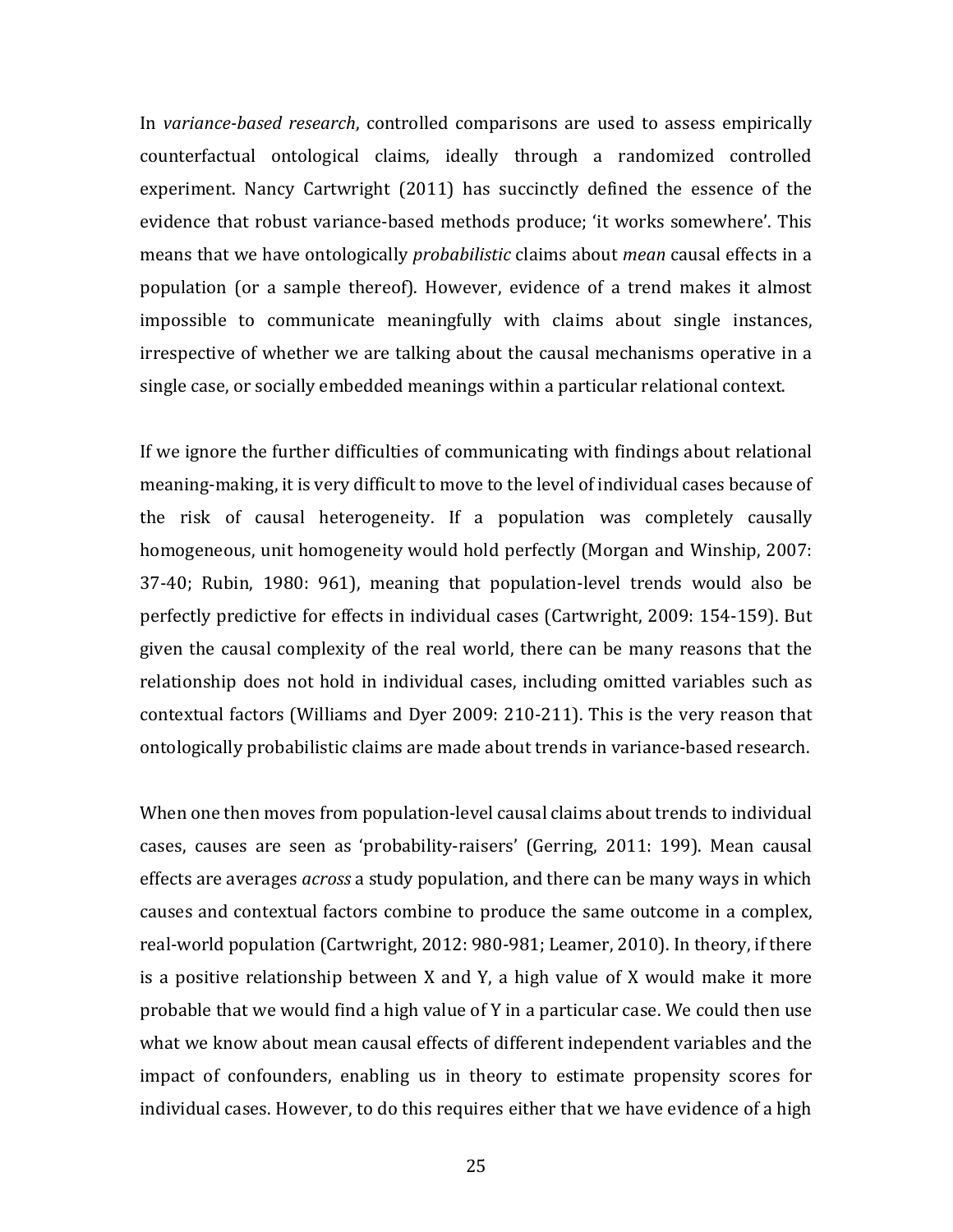level of causal homogeneity in the population being studied that enables one to *assume* overall treatment effects apply to individual cases in a predictable fashion, or we have in effect mapped the causal heterogeneity embedded within the population, enabling cases to be grouped together into more homogeneous sub-sets of cases (e.g. there is a negative relationship between X and Y when factor Z1 is present, whereas there is no relationship in cases where factor Z1 is absent). If neither holds, there is the significant risk of an *ecological fallacy* when inferring from population-level trends to individual cases (Robinson, 1950). Actual experiments have the further difficulty that their inferences do not necessarily hold outside the controlled laboratory setting, meaning that the ability to infer to cases outside the lab is even further reduced. For example, in the 2003 Tomz and Weeks study discussed earlier, it is questionable whether the results gained from asking respondents in a survey about a hypothetical actually are transferable to real-world crisis situations in which we should expect a range of other factors to be at play (e.g. media and partisan priming).

However, even if we were able to estimate accurately propensity scores for individual cases, studying causal claims by comparing values of X and Y *across* cases would not tell us *how* causes work *within* a case. In other words, we learn about the difference variation in X makes for values of Y, but we do *not* learn anything about the causal arrow linking the two – it remains firmly within a black box. An experiment does not tell us *how* a treatment works – only that there is a mean causal effect (Dowe 2011; Illari 2011; Machamer 2004; Russo and Williamson 2007; Waskan 2011). Similarly, if we are interested in processes of relational meaning-making, the experiment tells us nothing about how this works.

The challenges of combining *case-based research* with variance-based findings are in many respects the inverse. First, taking individual cases as an analytical point of departure requires that we make ontologically *deterministic* causal claims about mechanisms (Mahoney, 2008; Beach and Pedersen, 2016: 19-24). Ontological determinism at the case-level means that an outcome occurred for a reason (or set of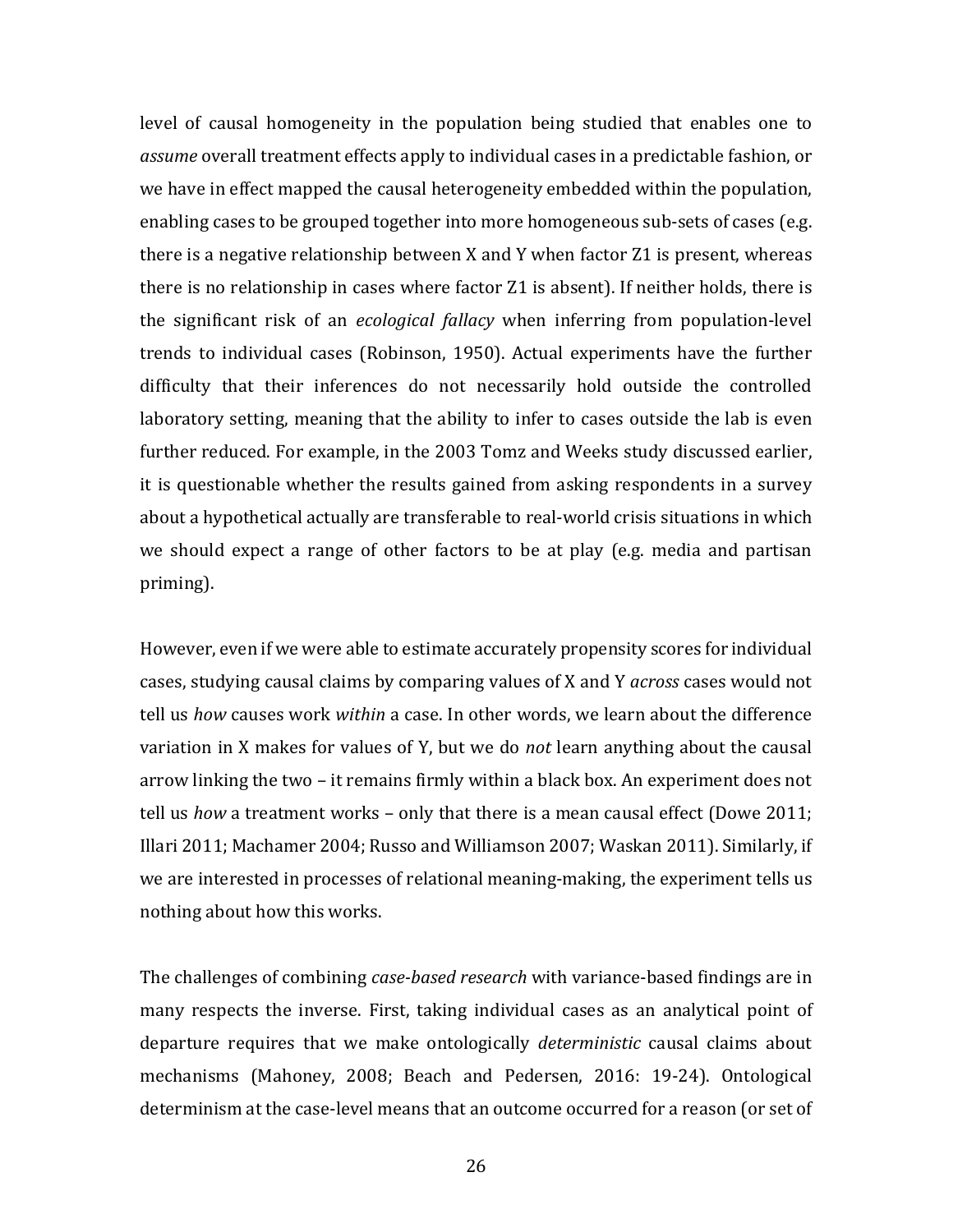reasons) in a given case. Ontological probabilism in a particular case would mean that outcomes can occur randomly at the case-level, which logically makes no sense. For instance, the UK decision to call for a referendum on EU membership was not a random event, but was the product of a series of choices made by individual actors in a particular political context. Of course, we might not be able to *epistemically* identify the causes of a particular outcome in a case, but that does not mean it happened by chance.

However, because case-based research makes case-level ontologically deterministic causal claims, knowledge about detailed causal mechanisms that are operative within single cases cannot easily be exported to other cases because the operation of causal processes are typically sensitive to even slight contextual differences (Falleti and Lynch 2009; Gerring 2010; Goertz and Mahoney 2009; Ragin 2000).

This means that, using Cartwright's language (2012), in case-based research we learn about how 'it works here', but it becomes very difficult to extrapolate our findings to other cases that it also 'works there' because of the importance of contextual conditions. This problem can be termed *mechanistic heterogeneity,* where either 1) the same cause triggers different mechanisms that are linked to different outcomes, or 2) the same cause and outcome are linked together through different mechanisms in different contexts. The risk of the first variant of mechanistic heterogeneity can be reduced through careful mapping of the population by scoring cases on their values of the cause, outcome and contextual conditions. However, the second scenario is more problematic because mechanistic heterogeneity might be lurking under what might look like a homogeneous set of cases at the level of causes/outcomes. Given this sensitivity, our ability to generalize about mechanisms from studied cases to other cases using comparisons is significantly weakened. In effect, in case-based research we trade higher internal validity of mechanistic causal inferences for a more limited ability to generalize beyond the studied population (i.e. lower external validity). Extrapolating from the individual (or small group) to the full population in this situation would result in an *atomist fallacy*.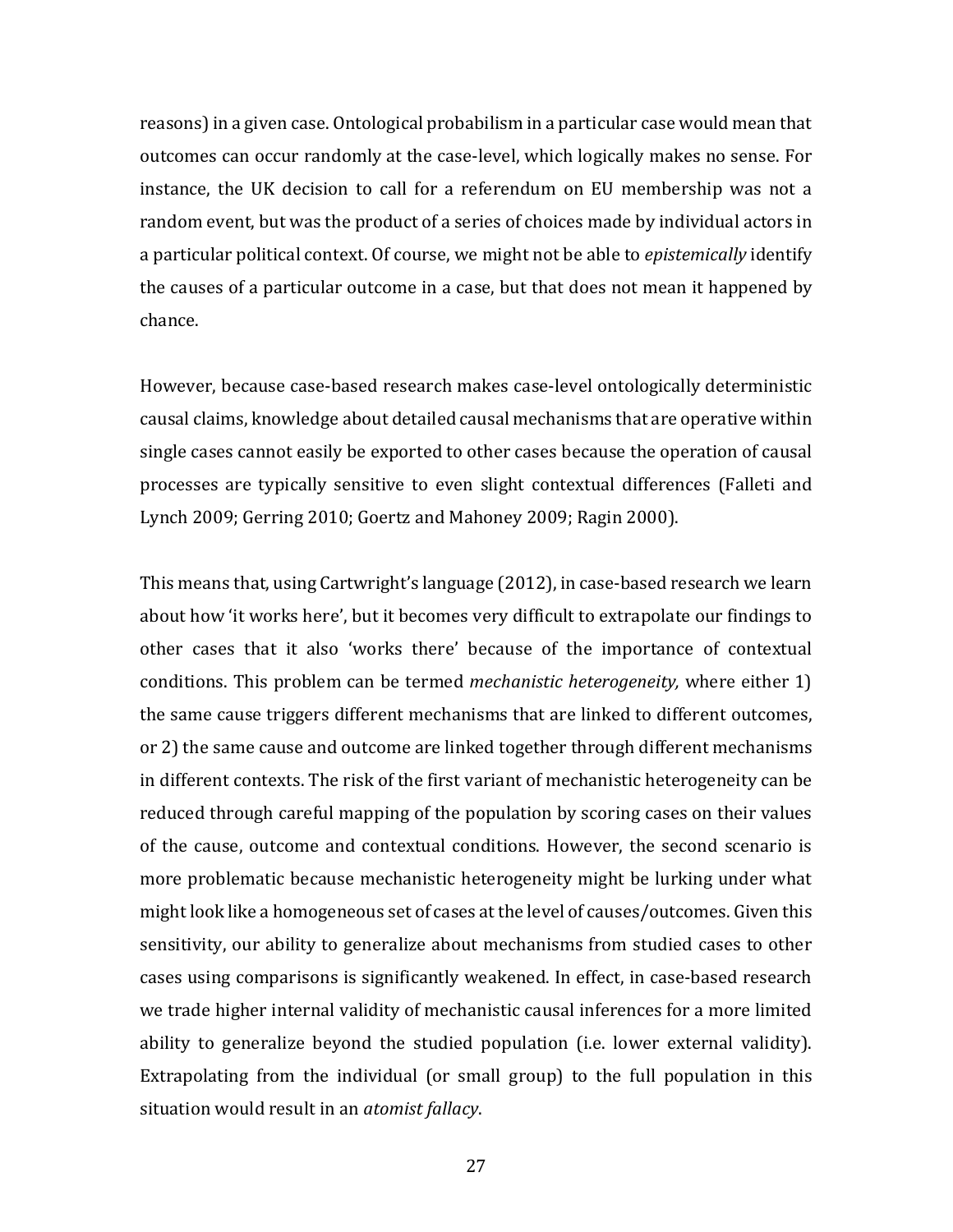One alternative to taking mechanistic heterogeneity seriously by appreciating the complexity of real-world cases would be to lift the level of abstraction about our theorized mechanisms to such a high level that our theorized mechanisms tell us precious little, if anything, about how a process works in real-world cases. For example, Elster talks about mechanisms such as 'wishful thinking' or 'the spillover effect' that tell us nothing about the actual causal process and how it works in realworld cases (1998: 45, 52–55). Instead of lifting the level of abstraction to the level of a one-liner, case-based scholars make more extensive claims about processes operative in smaller, bounded sets of cases (Bechtel and Richardson 2010). Appreciating complexity does not mean that we cannot engage in cumulative research. Ideally, after intensive collaborative research over a longer time period, the result would be an evidence-based catalogue of different mechanisms that are triggered by a given cause (or set of causes) in different contexts.

In theory, detailed, case-based process-tracing of mechanisms could then be combined with more contextualized variance-based controlled comparisons - for example by doing an experiment on a relatively homogenous sub-population that had also be studied using process-tracing. However, this then raises an additional problem - 'masking' (Steel, 2008: 68; Clarke et al 2014). Masking means that a given cause might be linked to the same outcome through *multiple* mechanisms that can have *different* effects on the outcome. For instance, exercise (X) triggers two different mechanisms that are related to weigh (Y): one related to weight loss through burning calories, and the other related to weight gain through building of muscles. Tracing the 'burning calories' mechanism between exercise and weight loss in a case tells us that there is a causal mechanism linking the two, but it is uninformative about the net causal effects. If we are interested in mechanisms, we are typically answering a 'how does it work' question, whereas the variance-based approach would be answering a 'it works (somewhere)' type of question. To communicate more meaningfully together would require that the within-case analysis traces all of the mechanisms triggered by the cause (and its absence), *and* that the variance-based experiment is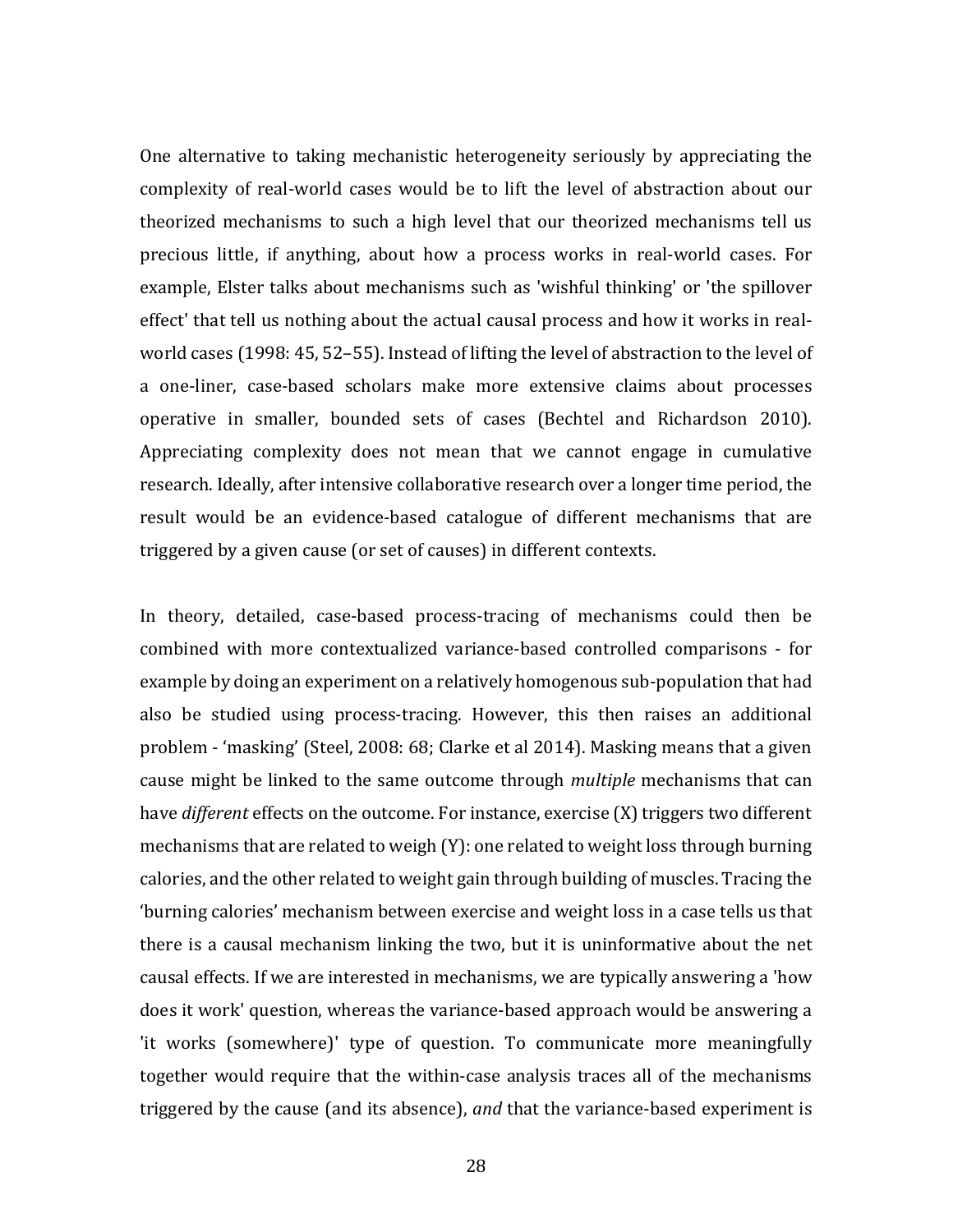repeated for many different specifications of exercise (e.g. sprinting versus longdistance, lifting weights etc) and contexts (e.g. dietary variations) to investigate the impact of different variants of exercise under different contexts to figure out the context in which one of the mechanisms is dominant and vice versa.

Interpretivist methodology is markedly different from both variance- and case-based research. To an interpretivist, the decision to employ experience-distant concepts to design an inquiry about a social phenomenon across several or within a single case constitutes what we denote as the *objectification fallacy*. Here we identify two key points of incommensurability. First, using experience-distant concepts to define a social phenomenon of interest objectively, variance- and case-based methodologies *dehumanize* social science. Dehumanizing social science by turning it into inquiry of *things with essences* instead of *beings with existences*. To an interpretivist this means that variance- and case-based methodologies from the onset fail to focus on what they believe ought to be the subject matter of social science—the existence of human beings as they experience it.

Secondly, failing to be aware of the objectification fallacy is not solely a core problem facing social science as a discipline. Lacking awareness of the implications of this fallacy prohibits social scientists from combatting stereotypes by disclosing otherwise 'assumed, unspoken or taken-for-granted ideas' (Yanow and Schwartz-Shea 2012, 23). Combatting experience-distant stereotypes is important in social science, because stereotypes—at best—are conceivable as problems about whether the findings mean what one thinks they do, but can—at worst—lead to fatal policy decisions.[8](#page-29-0)

<span id="page-29-0"></span><sup>&</sup>lt;sup>8</sup> Fredric C. Schaffer (2014) problematizes generation and analysis of data about democracy relying on thin descriptions coming from application of experience-distant concepts. Comparing the results from a 2002 survey about democracy conducted in the Philippines with his 2001 fieldwork in a Philippine community, Schaffer demonstrates that what democracy means to researchers studying democracy and to researched agents in a specific setting may differ significantly (Schaffer 2014, 327).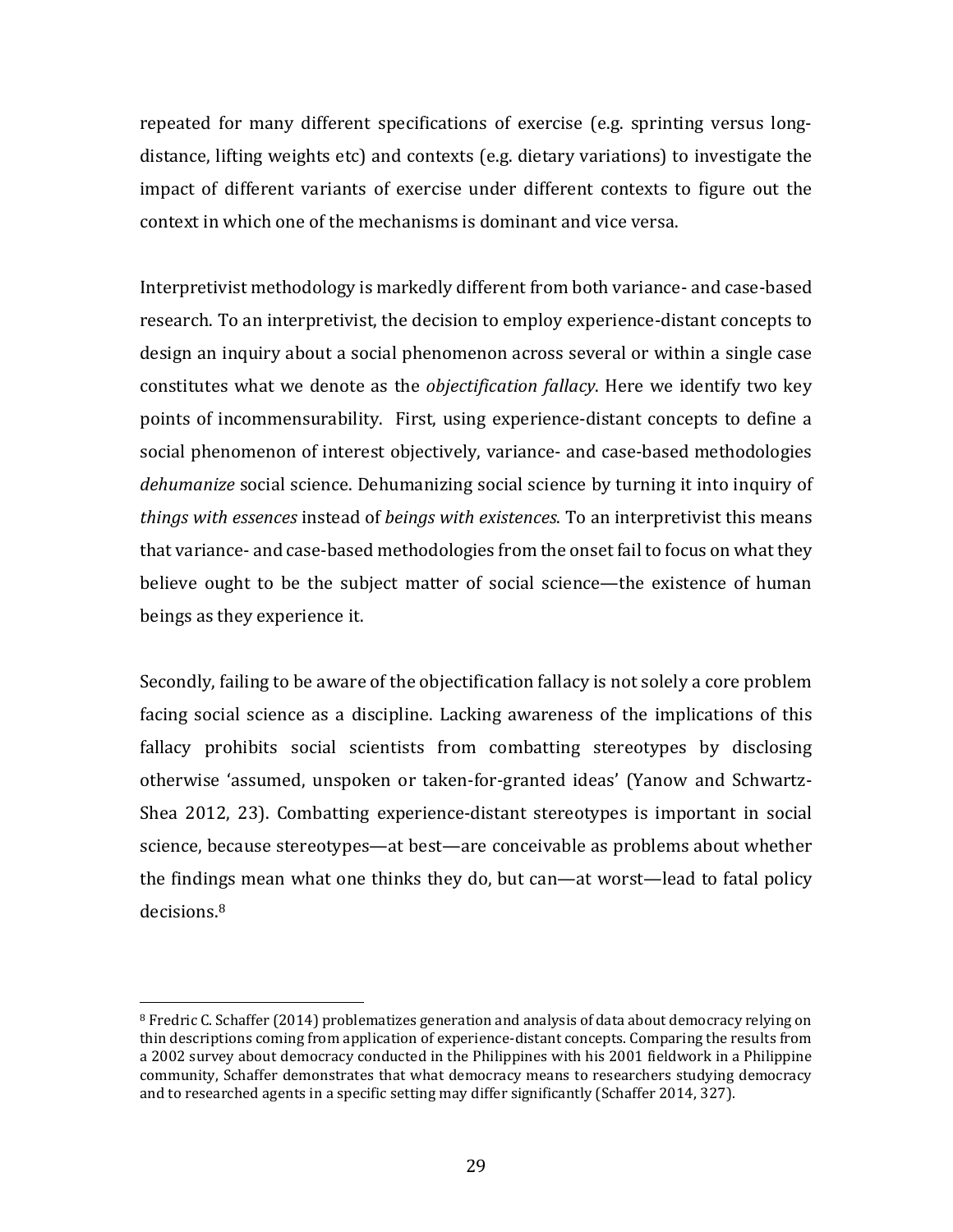#### *A way forward - appreciating the existence of three very different languages*

Concluding, the three methodologies ask fundamentally different questions that are evidenced using very different forms of empirical material. This means that claims and evidence from one methodology cannot travel easily across the divides. The only way to do this is to basically try to ignore the divide by transforming methods from different methodologies into pale shadows of themselves; unfortunately an all too common strategy.

We have three suggestions to move methodological conversations forward. First, to avoid the compartmentalization of research into three distinct siloes in which scholars from one approach do not understand the claims and evidence produced by researchers from other approaches, we suggest that all scholars should be trained in the basic workings and underlying foundations of all three research methodologies. Ideally, this will take place early in the training of scholars to avoid them becoming cemented in the view that only one methodology is 'scientific'. At our department at Aarhus University, we have a core mandatory ph.d. methods course at the start of the program, in which participants are taught about the basic ontological and epistemological assumptions that underlie the three different methodologies. By the end of the course, participants have learned to appreciate the differences, enabling them to debate for instance the benefits and trade-offs from investigating a particular topic using either an interpretive or variance-based design. The goal is not to make participants fluent in methods within each of the methodologies, but to least understand and appreciate the core differences across the divides.

Second, we suggest that scholars then specialize in methods within one methodology, given the increasing sophistication of methods within each of the three methodologies. This specialization should focus in particular on understanding the fundamental ontological and epistemological foundations of the approach within which they operate, the research implications that these have, and the core points of contention *within* the tradition.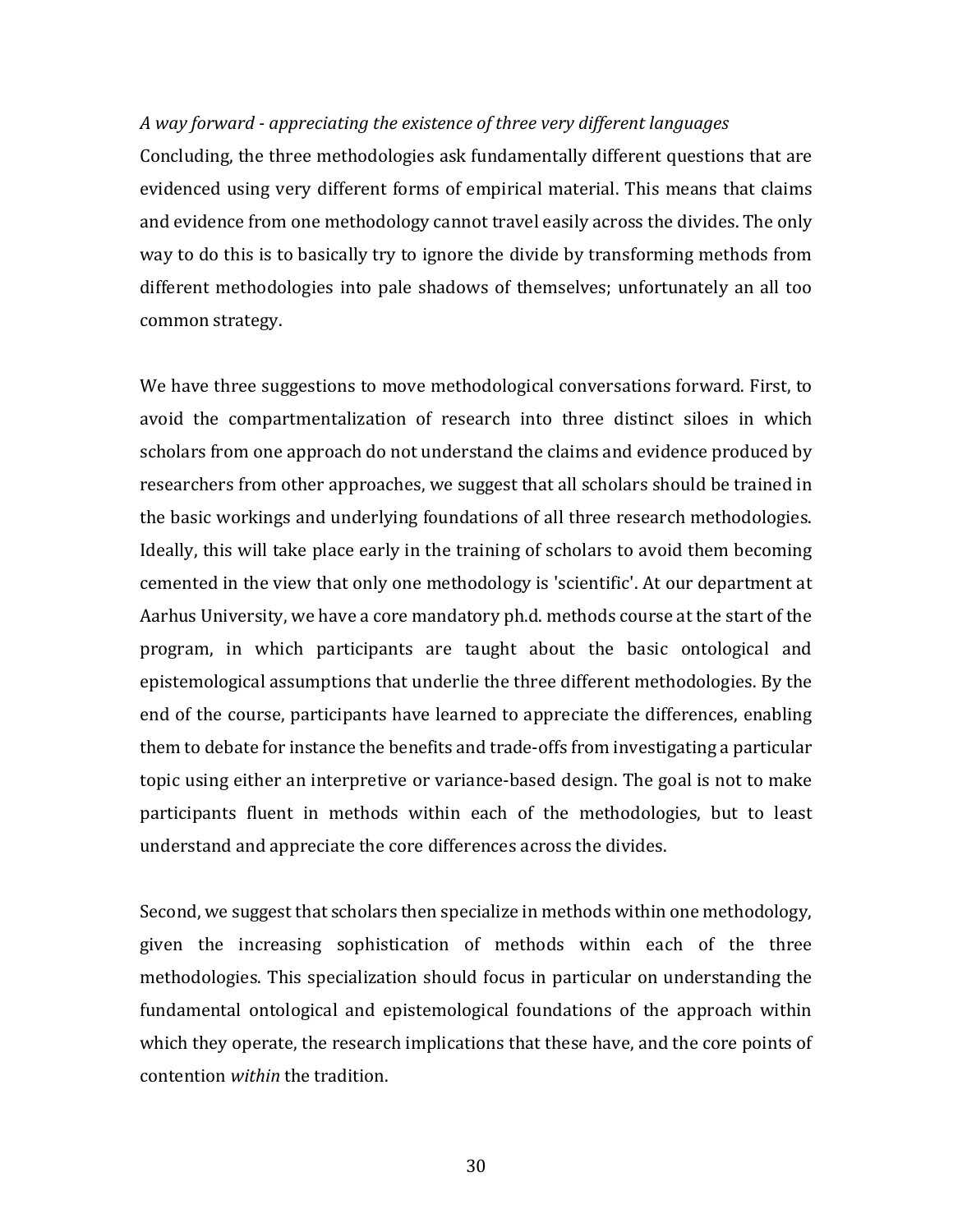There has luckily been an increased recognition for the need for clarity about these foundations in different methodologies. In case-based research, there is increasing recognition of the fundamental differences from variance- and case-based approaches (e.g. Goertz and Mahoney, 2012; Beach and Pedersen, 2016). Within interpretivism, there is an increasing recognition of the need to further develop a parallel scientific language to conduct and communicate about human meaningmaking on interpretivist terms, instead of variance- or case-based(e.g. Bevir and Rhodes, 2010, 2016; Yanow and Schwartz-Shea, 2012, 2014).

Finally, we do not suggest that multi-methodological research is completely impossible, but it will typically require collaboration between scholars fluent in different methodologies. Therefore, we suggest that multi-methodological research be undertaken by teams of scholars who have specialized in their respective methodologies. The goal would though not be to triangulate because of the fundamental differences, but instead to gain different insights about a shared research theme. This could for instance involve a set of variance-based studies of public opinion using experiments and large-n surveys, combined with interpretivist focus groups within particular social contexts. The findings would not seamlessly communicate with each other because of the difficulties in translating claims and evidence across the divides, but would both provide important differing insights about the social world that we all care so much about.

#### **References**

Abbott, Andrew. 1995. 'Things of Boundaries.' *Social Research* 62(4): 857–82. Abell, Peter. 2004. Narrative Explanation: An Alternative to Variable-Centered Explanation? *Annual Review of Sociology*, 30(1): 287–310.

Ahmed, Amel and Rudra Sil. 2009. 'Is Multi-Method Research Really 'Better'?', *Qualitative and Multi-Method Research,* 7(2): 2-6.

Ahn, Andrew C., Muneesh Tewari, Chi-Sang Poon, and Russell S Phillips. 2006. The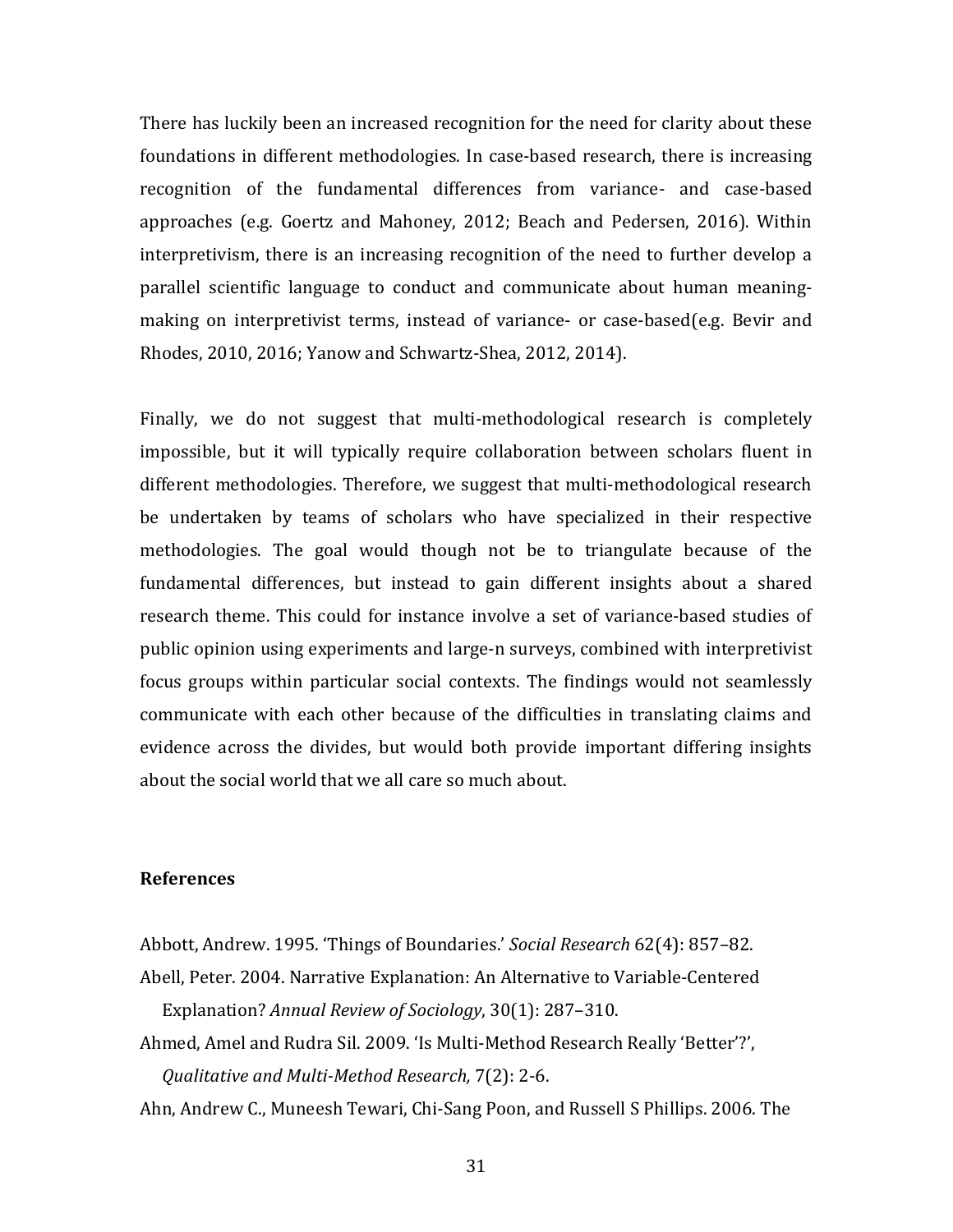Limits of Reductionism in Medicine: Could Systems Biology Offer an Alternative? *PLoS Medicine* 3 (6): e208. https://doi.org/10.1371/journal.pmed.0030208

Angrist, Joshua A. and Jörn-Steffen Pischke. 2009. *Mostly Harmless Econometrics: An Empiricist's Companion*. Princeton: Princeton University Press.

Anscombe, Gertrude E M. 1957. *Intention*. Oxford: Basil Blackwell.

- Bamanyaki, Patricia A. and Nathalie Holvoet. 2016. Integrating theory-based evaluation and process tracing in the evaluation of civil society gender budget initiatives. *Evaluation* 22(1):72 - 90.
- Beach, Derek, and Rasmus Brun Pedersen. 2016. *Causal Case Studies: Foundations and Guidelines for Comparing, Matching, and Tracing*. Ann Arbor: University of Michigan Press.
- Beach, Derek, and Rasmus Brun Pedersen. 2019. *Process-tracing methods*. 2nd edition. Ann Arbor: University of Michigan Press.
- Beach, Derek, and Ingo Rohlfing. 2018. Integrating Cross-Case Analyses and Process Tracing in Set Theoretic Research: Strategies and Parameters of Debate. *Sociological Methods and Research.*47(1): 3-36.
- Bechtel, William, and Robert C. Richardson. 2010. *Discovering Complexity: Decomposition and Localization as Strategies in Scientific Research*. Cambridge, MA: MIT Press.
- Bennett, Andrew and Colin Elman. 2006. Complex Causal Relations and Case Study Methods: The Example of Path Dependence. *Political Analysis* 14(2):250–267.
- Berg-Schlosser, Dirk. 2012. *Mixed Methods in Comparative Politics: Principles and Applications*. Houndmills: Palgrave Macmillan.
- Berger, Peter L, and Thomas Luckmann. 1966. *The Social Construction of Reality: A Treatise in the Sociology of Knowledge*. New York: Anchor Books.
- Bevir, Mark, and Jason Blakely. 2018. *Interpretive Social Science: An Anti-Naturalist Approach*. Oxford: Oxford University Press.
- Bevir, Mark, and Asaf Kedar. 2008. 'Concept Formation in Political Science: An Anti-Naturalist Critique of Qualitative.' *Perspectives on Politics* 6(3): 503–17.
- Bevir, Mark, and R.A.W. Rhodes. 2010. *The State as Cultural Practice*. Oxford: Oxford University Press.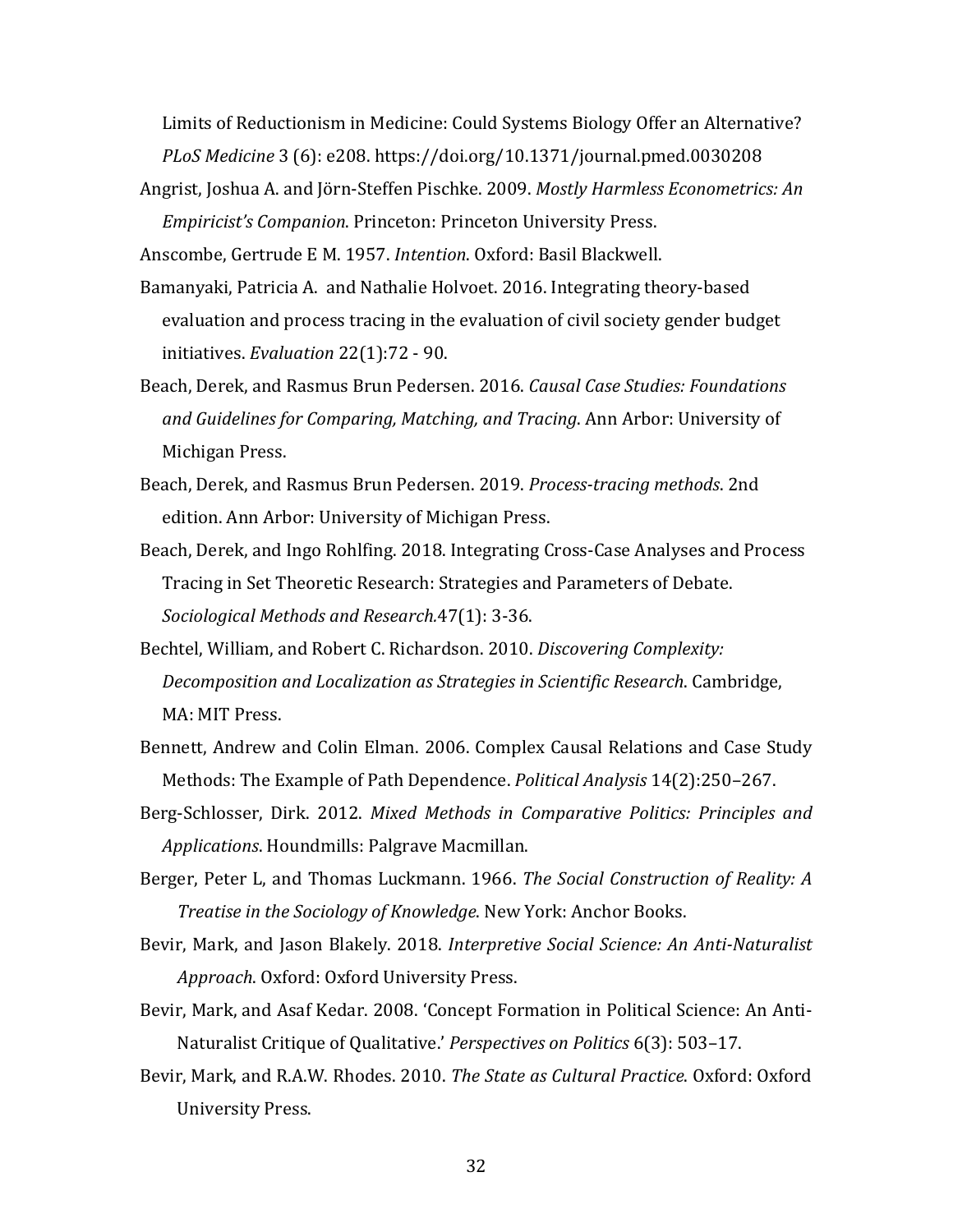- Bevir, Mark, and Roderick A W Rhodes. 2016. *Routledge Handbook of Interpretive Political Science*. London: Routledge.
- Bogen, Jim. 2005. Regularities and causality; generalizations and causal explanations. *Studies in History and Philosophy of Biological and Biomedical Sciences* 36: 397-420.
- Brulé, David J.. 2008. Congress, Presidential Approval, and U.S. Dispute Initiation. *Foreign Policy Analysis*, 4(4): 349–370.
- Bunge, Mario. 1997. Mechanism and Explanation. *Philosophy of the Social Sciences*  27(4): 410-465.
- Bygstad, Bendik, and Bjørn Erik Munkvold. 2011. 'Exploring the Role of Informants in Interpretive Case Study Research in IS.' *Journal of Information Technology* 26(1): 32–45.
- Carr, Edward H. 2001. *What Is History?* Houndmills: Palgrave.
- Cartwright, Nancy. 2007. *Hunting Causes and Using Them: Approaches in Philosophy and Economics*. Cambridge: Cambridge University Press.
- Cartwright, Nancy. 2011. Predicting 'It Will Work for Us': (Way) beyond Statistics. In *Causality in the Sciences*, ed. Phyllis McKay Illari, Federica Russo, and Jon Williamson, 750–68. Oxford: Oxford University Press.
- Cartwright, Nancy. 2012. Will This Policy Work for You? Predicting Effectiveness Better: How Philosophy Helps. *Philosophy of Science* 79(5): 973-989.
- Cartwright, Nancy and Jeremy Hardie. 2012. *Evidence-Based Policy: A Practical Guide to Doing It Better.* Oxford: Oxford University Press.
- Chatterjee, Abhishek. 2011. 'Ontology, Epistemology, and Multimethod Research in Political Science.', *Philosophy of the Social Sciences,* 43(1): 73-99.
- Clarke, B., D. Gillies, Phyllis Illari, Federica Russo, and Jon Williamson. 2014. Mechanisms and the Evidence Hierarchy. *Topoi* 33 (2): 339–60.
- Collier, David, and James Mahoney. 1996. Research Note: Insights and Pitfalls: Selection Bias in Qualitative Research. *World Politics* 49 (1): 56–91.
- Dafoe, Allan, John R. Oneal and Bruce Russett. 2013. The Democratic Peace: Weighing the Evidence and Cautious Inference. *International Studies Quarterly,*  57(1): 201-214.
- Dowe, Phil. 2011. The causal-process-model theory of mechanisms. In Phyllis McKay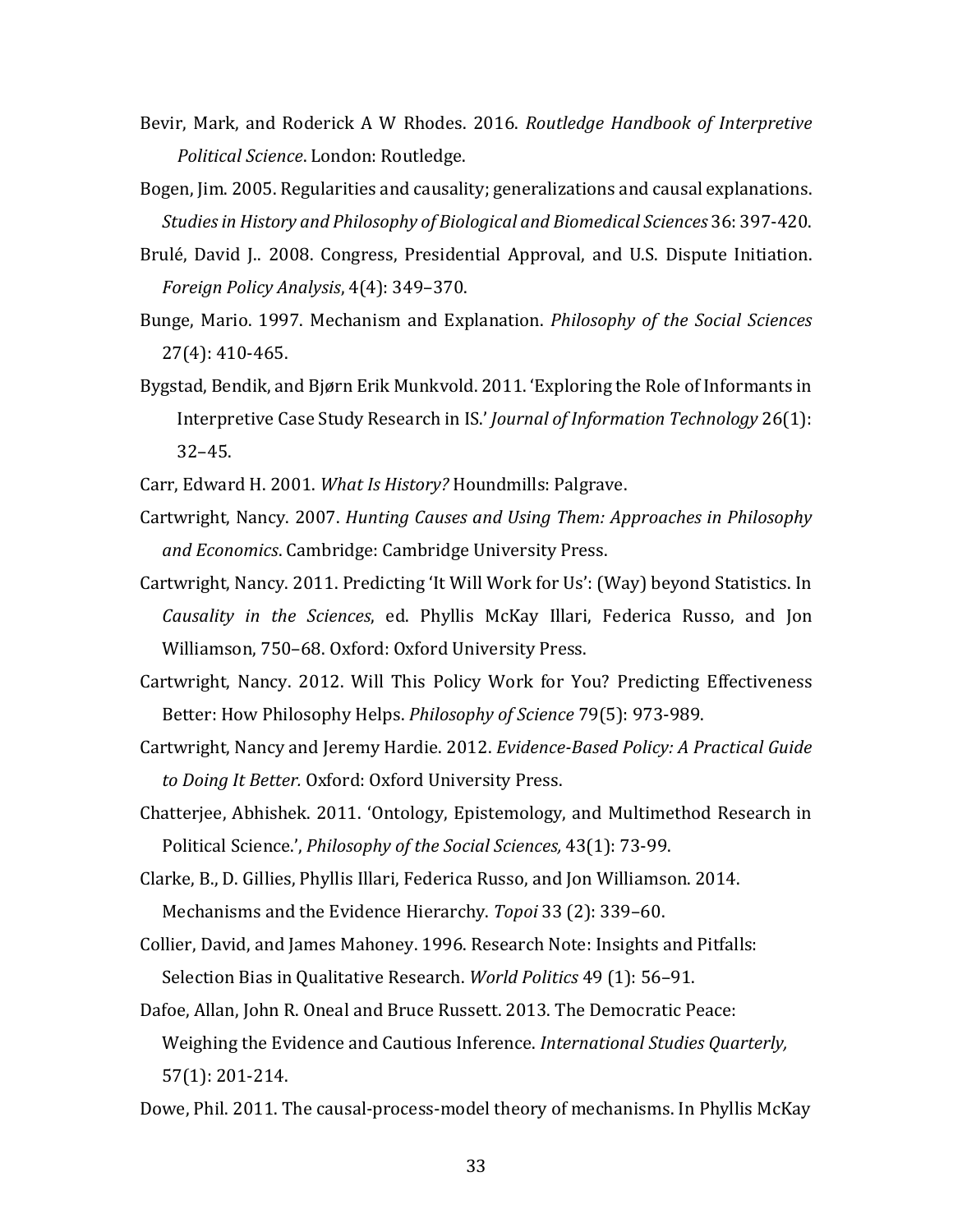Illari, Federica Russo and Jon Williamson (eds) *Causality in the Sciences*. Oxford: Oxford University Press, 865-879.

- Dunning, Thad. 2012. *Natural Experiments in the Social Sciences: A Design-Based Approach.* Cambridge: Cambridge University Press.
- Emirbayer, Mustafa. 1997. 'Manifesto for a Relational Sociology.' *American Journal of Sociology* 103(2): 281–317.
- Falleti, Tulia G. and Julia F. Lynch. 2009. Context and Causal Mechanisms in Political Analysis. *Comparative Political Studies* 42:1143-1166.
- Fearon, James. 1991. Counterfactuals and Hypothesis Testing in Political Science. *World Politics* 43 (2): 169–95.
- Fearon, James and Alexander Wendt. 2005. 'Rationalism v. Constructivsm: A Skeptical View.' In *Handbook of International Relations*, eds. Walter Carlsnaes, Thomas Risse and Beth A. Simmons. London: SAGE: 52-72.
- Fujii, Lee Ann. 2008. 'The Power of Local Ties: Popular Participation in the Rwandan Genocide.' *Security Studies* 17(3): 568–97.
- Geertz, Clifford. 1973. *The Interpretation of Cultures: Selected Essays*. New York: Basic Books.
- Geertz, Clifford. 1974. 'From the Native's Point of View: On the Nature of Anthropological Understanding.' *Bulletin of the American Academy of Arts and Sciences* 28(1): 26–45.
- George, Alexander L. and Bennett Andrew. 2005 *Case studies and Theory Development in the Social Sciences.* Cambridge, Massachusetts: MIT Press.
- Gerring, John. 2010. Causal Mechanisms: Yes But... *Comparative Political Studies*  43(11): 1499-1526.
- Gerring, John. 2011. *Social Science Methodology—a unified framework*. Cambridge: Cambridge University Press.
- Gerring, John. 2017. *Case Study Research*. 2nd edition. Cambridge: Cambridge University Press.
- Goertz, Gary. 2017. *Multimethod Research, Causal Mechanisms, and Case Studies: An Integrated Approach*. Princeton: Princeton University Press.
- Goertz, Gary, and Jack S. Levy, eds. 2007. *Explaining War and Peace: Case Studies and*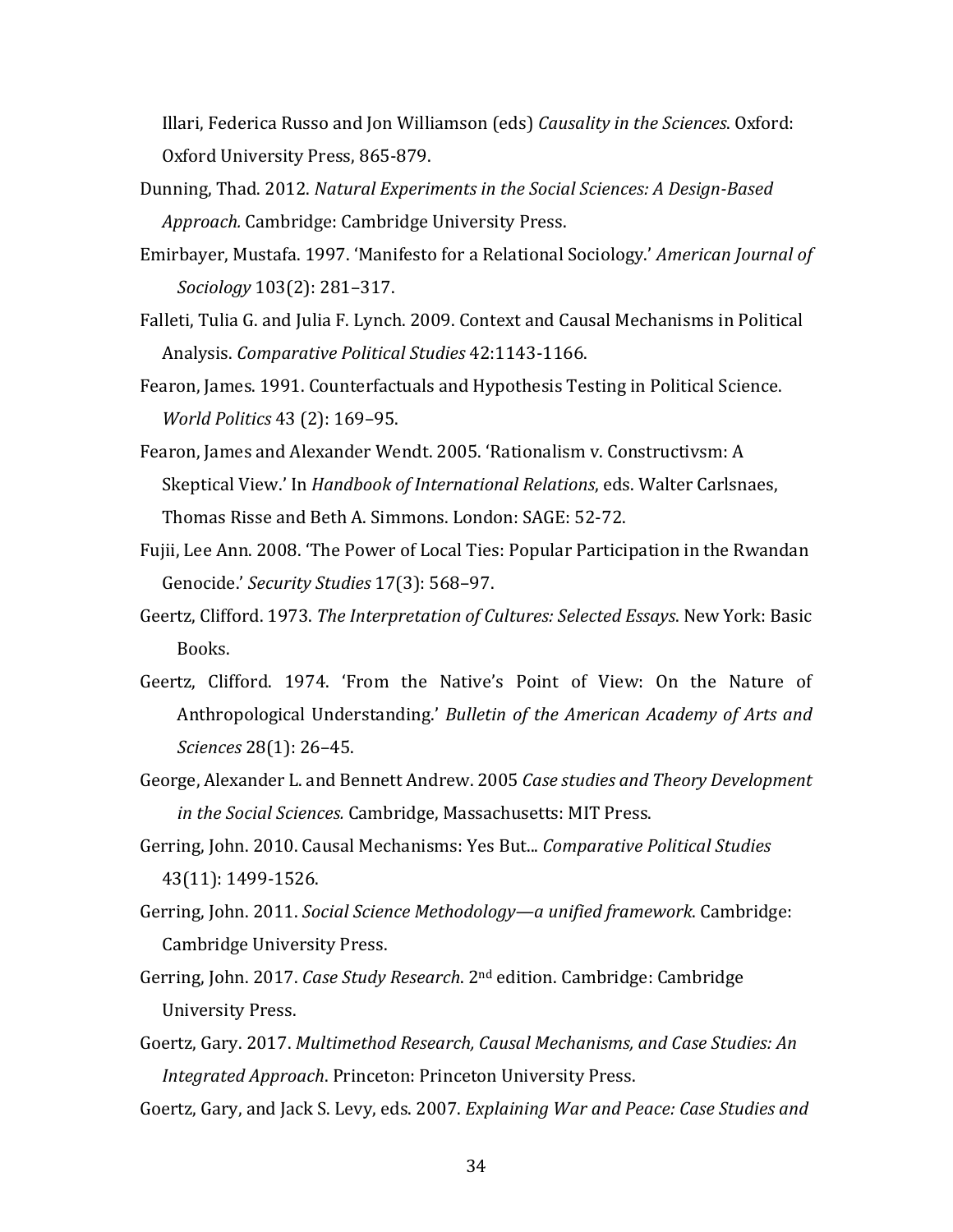*Necessary Condition Counterfactuals*. London: Routledge.

- Goertz, Gary, and James Mahoney. 2009. 'Scope in Case-Study Research.' In by David Byrne and Charles C. Ragin (eds) *The Sage Handbook of Case-Based Methods*, Thousand Oaks: SAGE, pp. 307–17.
- Goertz, Gary, and James Mahoney. 2012. *A Tale of Two Cultures: Qualitative and Quantitative Research in the Social Sciences*. Princeton: Princeton University Press.
- Groff, Ruth. 2011. Getting past Hume in the philosophy of social science. In Phyllis McKay Illari, Federica Russo and Jon Williamson (eds) *Causality in the Sciences*. Oxford: Oxford University Press, 296-316.
- Hansen, Lene. 2006. *Security as Practice: Discourse Analysis and the Bosnian War*. New York: Routledge.
- Haggard, Stephan, and Robert R. Kaufman. 2016. Dictators and Democrats: Masses, Elites, and Regime Change. Princeton: Princeton University Press.
- Holland, Paul W. 1986. Statistics and Causal Inference. *Journal of the American Statistical Association* 81(396): 945-960.
- Hopf, Ted. 1998. 'The Promise of Constructivism in International Relations Theory.' *International Security* 23(1): 171-200.
- Hopf, Ted. 2002. *Social Construction of International Politics: Identities & Foreign Policies, Moscow, 1955 and 1999.* Ithaca: Cornell University Press.
- Humphreys, Macartan, and Alan Jacobs. 2015. Mixing methods: A Bayesian approach. *American Political Science Review* 109(04):653–673.
- Illari, Phyllis McKay. 2011. Mechanistic Evidence: Disambiguating the Russo-Williamson Thesis. *International Studies in the Philosophy of Science* 25 (2): 139– 57.
- Illari, Phyllis McKay, and Jon Williamson. 2011. Mechanisms Are Real and Local. In *Causality in the Sciences*, ed. Phyllis McKay Illari, Federica Russo, and Jon Williamson, 818–44. Oxford: Oxford University Press.
- Jackson, Patrick Thaddeus. 2006. *Civilizing the Enemy: German Reconstruction and the Invention of the West*. Ann Arbor: University of Michigan Press.
- Jackson, Patrick Thaddeus. 2014. 'Making Sense of Making Sense: Configurational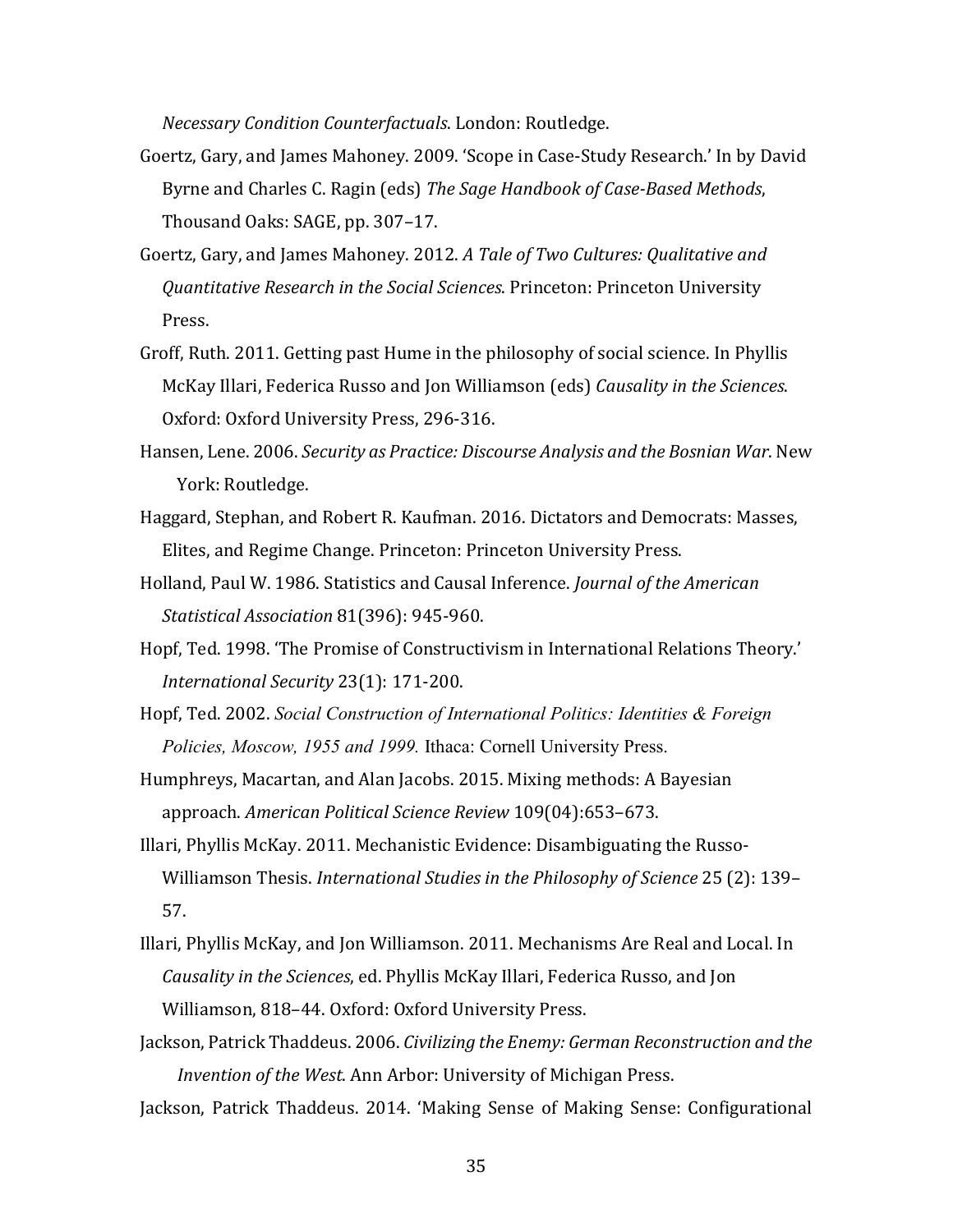Analysis and the Double Hermeneutic.' In *Interpretation and Method: Empirical Research Methods and the Interpretive Turn*, eds. Dvora Yanow and Peregrine Schwartz-Shea. New York: M.E. Sharpe, 267–83.

- Jackson, Patrick Thaddeus. 2016. *The Conduct of Inquiry in International Relations: Philosophy of Science and Its Implications for the Study of World Politics*. 2nd ed. London: Routledge.
- Jackson, Patrick Thaddeus, and Daniel H. Nexon. 1999. 'Relations Before States: Substance, Process and the Study of World Politics.' *European Journal of International Relations* 5(3): 291–332.
- Jung, Hoyoon. 2019. 'The Evolution of Social Constructivism in Political Science: Past to Present.' *SAGE Open*, January-March: 1-10.
- Krebs, Ronald R, and Jennifer K Lobasz. 2007. 'Fixing the Meaning of 9/11: Hegemony, Coercion, and the Road to War in Iraq.' *Security Studies* 16(3): 409–51.
- Khosrowi, Donal. 2019. Extrapolation of causal effects hopes, assumptions, and the extrapolator's circle. *Journal of Economic Methodology*, DOI: 10.1080/1350178X.2018.1561078
- King, Gary, Robert O. Keohane and Sidney Verba. 1994. *Designing Social Inquiry: Scientific Inference in Qualitative Research.* Princeton: Princeton University Press.
- Kreuzer, Markus. Forthcoming. *The Grammar of Time: Using Comparative Historical Analysis to Study the Past*. Cambridge: Cambridge University Press.
- Leamer, Edward E. 2010. Tantalus on the Road to Asymptopia. *Journal of Economic Perspectives*, 24(2): 31-46.
- Lebow 2000-2001. Contingency, Catalysts and International System Change. *Political Science Quarterly* 115 (Winter 2000–2001): 591–616.
- Levi-Montalcini R, and P. Calissano 2006. The scientific challenge of the 21st century: from a reductionist to a holistic approach via systems biology. *BMC Neuroscience*. 2006;7(Suppl 1):S1. doi:10.1186/1471-2202-7-S1-S1.
- Lewis, D. 1986. *Causation: Postcripts to 'Causation.'* Philosophical papers, Vol. II. Oxford: Oxford University Press.
- Levy, Jack. 2015. Counterfactuals, Causal Inference, and Historical Analysis. *Security Studies*, 24(3): 378-402, DOI: 10.1080/09636412.2015.1070602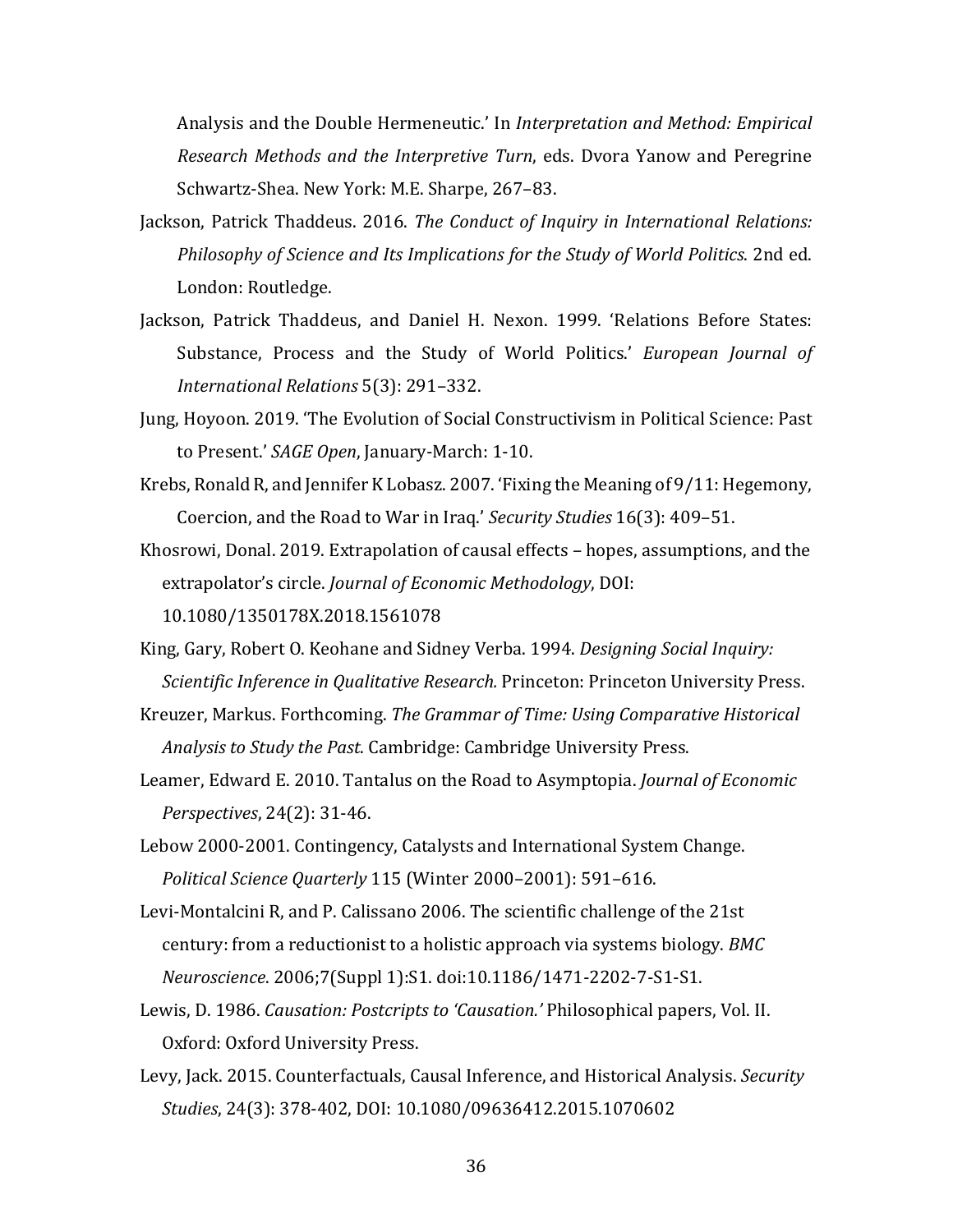- Lieberman, Evan S. 2005. Nested Analysis as a Mixed-Method Strategy for Comparative Research. *American Political Science Review* 99 (3): 435–51.
- Lieberson, Stanley. 1991. Small N's and Big Conclusions: An Examination of the Reasoning in Comparative Studies Based on a Small Number of Cases. *Social Forces* 70 (2): 307–20.
- Lijphart, Arend. 1971. Comparative politics and the comparative method. *American Political Science Review* 65 (3): 682–93.
- Machamer, Peter. 2004. Activities and Causation: The Metaphysics and Epistemology of Mechanisms. *International Studies in the Philosophy of Science* 18 (1): 27–39.
- Machamer, Peter, Lindley Darden, and Carl F. Craver. 2000. Thinking about Mechanisms. *Philosophy of Science* 67 (1): 1–25.
- Mahoney, James. 2008. Toward a Unified Theory of Causality. *Comparative Political Studies,* 41 (4–5): 412–36.
- McCourt, David M. 2016. 'Practice Theory and Relationalism as the New Constructivism.' *International Studies Quarterly* 60(3): 475–85.
- Morgan, Stephen L., and Christopher Winship. 2007*. Counterfactuals and Causal Inference: Methods and Principles for Social Research*. Cambridge: Cambridge University Press.
- Morison, Samuel Eliot. 1951. 'Faith of a Historian.' *The American Historical Review* 56(2): 261–75.
- Onuf, Nicolas Greenword. 1989. *World of Our Making: Rules and rule in social theory and international relations*. Columbia: University of South Carolina Press
- Oren, Ido. 1995. 'The Subjectivity of the "Democratic" Peace: Changing U.S. Perceptions of Imperial Germany.' *International Security*, 20(2): 147-184.
- Pedersen, Jonas Gejl. 2019. *The Russian Quest for Ontological Security.* Aarhus: Politica.
- Qin, Yaqing. 2018. *A Relational Theory of World Politics*. Cambridge: Cambridge University Press.

Ragin, Charles C. 1987. *The Comparative Method Moving Beyond Qualitative and Quantitative Strategies*. Berkeley, Los Angeles, London: University of California Press.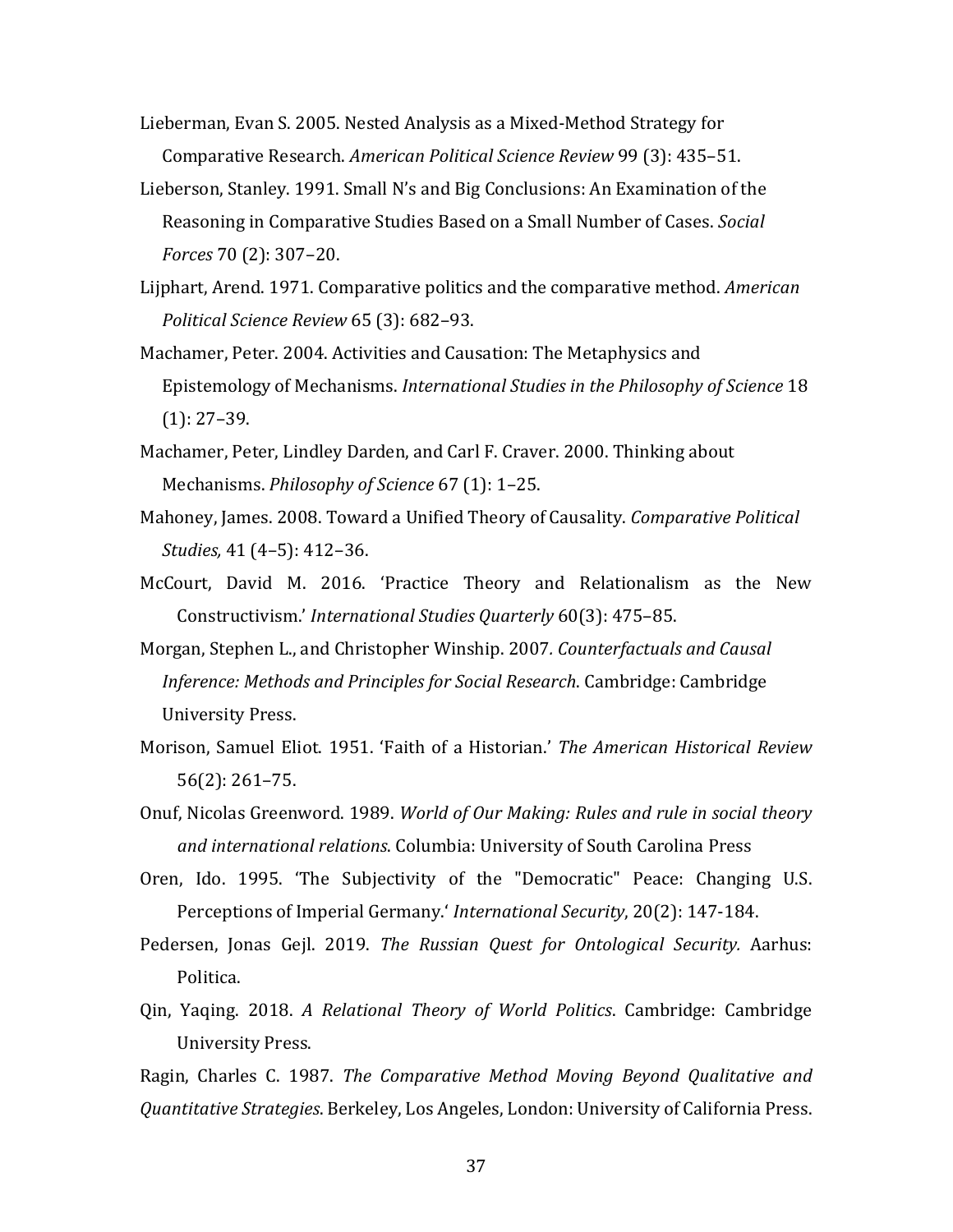Ragin, Charles C. 2000. *Fuzzy-Set Social Science.* Chicago: University of Chicago Press.

- Robinson WS. 1950. Ecological correlations and the behavior of individuals. *American Sociological Review*, 15(3):351–357.
- Rubin, Donald. 1980. Discussion of 'Randomization analysis of experimental data in the Fisher randomization test'. *Journal of the American Statistical Association*, 75 (371): 591-593.
- Rubin, Donald 2005. Causal Inference Using Potential Outcomes: Design, Modeling, Decisions. *Journal of the American Statistical Association,* 100(469): 322-331.
- Runhardt, Rosa W. 2015. Evidence for Causal Mechanisms in Social Science: Recommendations from Woodward's Manipulability Theory of Causation. *Philosophy of Science* 82 (5): 1296-1307.
- Russo, Federica, and Jon Williamson. 2007. Interpreting Causality in the Health Science. *International Studies in the Philosophy of Science,* 21 (2): 157–70.
- Russo, Federica, and Jon Williamson. 2011. Generic versus Single-Case Causality: The Case of Autopsy. *European Journal of the Philosophy of Science* 1 (1): 47–69.
- Schaffer, Frederic Charles. 2014. 'Thin Descriptions: The Limits of Survey Research on the Meaning of Democracy.' *Polity* 46(3): 303–30.
- Schaffer, Frederic Charles. 2016. *Elucidating Social Science Concepts: An Interpretivist Guide*. New York: Routledge.
- Schmitt, Johannes and Derek Beach. 2015. The contribution of process tracing to theory-based evaluations of complex aid instruments. *Evaluation,* 21(4): 429– 447.
- Schneider, Carsten Q., and Ingo Rohlfing. 2013. Combining QCA and Process Tracing in Set-Theoretical Multi-Method Research. *Sociological Methods and Research* 42 (4): 559–97.
- Schneider, Carsten Q., and Ingo Rohlfing. 2016. Case Studies Nested in Fuzzy-Set QCA on Sufficiency: Formalizing Case Selection and Causal Inference. *Sociological Methods and Research* 45 (3): 526–68.
- Schwartz-Shea, Peregrine. 2014. 'Judging Quality: Evaluative Criteria and Epistemic Communities.' In *Interpretation and Method: Emperical Research Methods and the Interpretive Turn*, New York: M.E. Sharpe, 120–46.